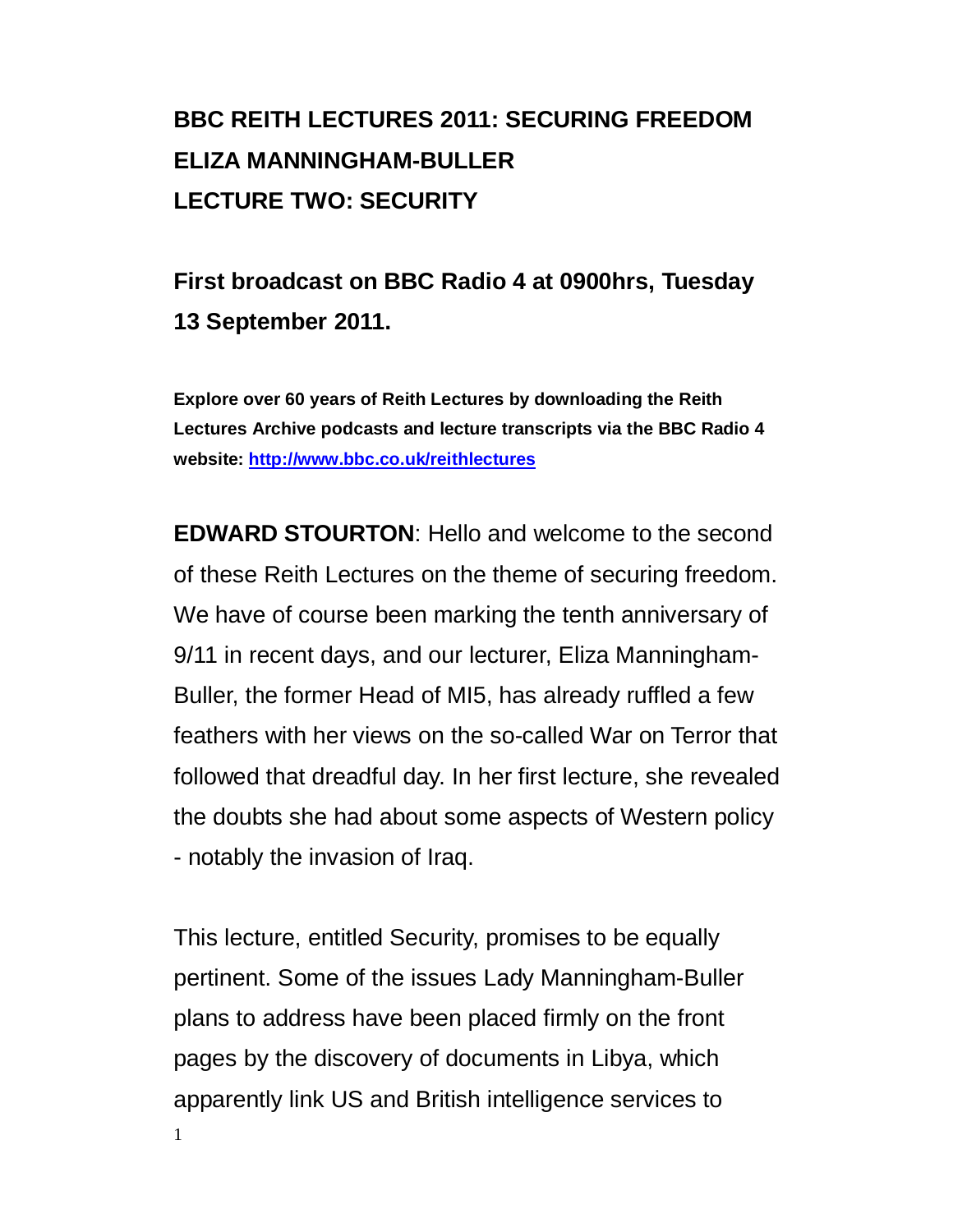Colonel Gaddafi's regime.

We are meeting in the City Museum in Leeds, a fine building in a very fine city, but you can't have a discussion on this subject in this place without reflecting that this was home ground for three of the suicide bombers of Britain's own black day:  $7<sup>th</sup>$  July 2005 when 52 innocent people were killed in London.

Ladies and Gentlemen, the BBC Reith Lecturer for 2011: Eliza Manningham-Buller.

## *(audience applause)*

**ELIZA MANNINGHAM-BULLER:** For 33 years of my life I was a member of the British Security Service, popularly known as MI5. When I joined in 1974, recruitment was a bit haphazard. I met someone at a party and, with the minimum of effort, found myself, somewhat to my surprise, in the Service. I really had no idea what I was getting into, but I stayed for over half my life, because I enjoyed the work and its challenges. There were, of course, disappointments and set backs but it was a privilege to work with highly motivated colleagues on a common purpose.

2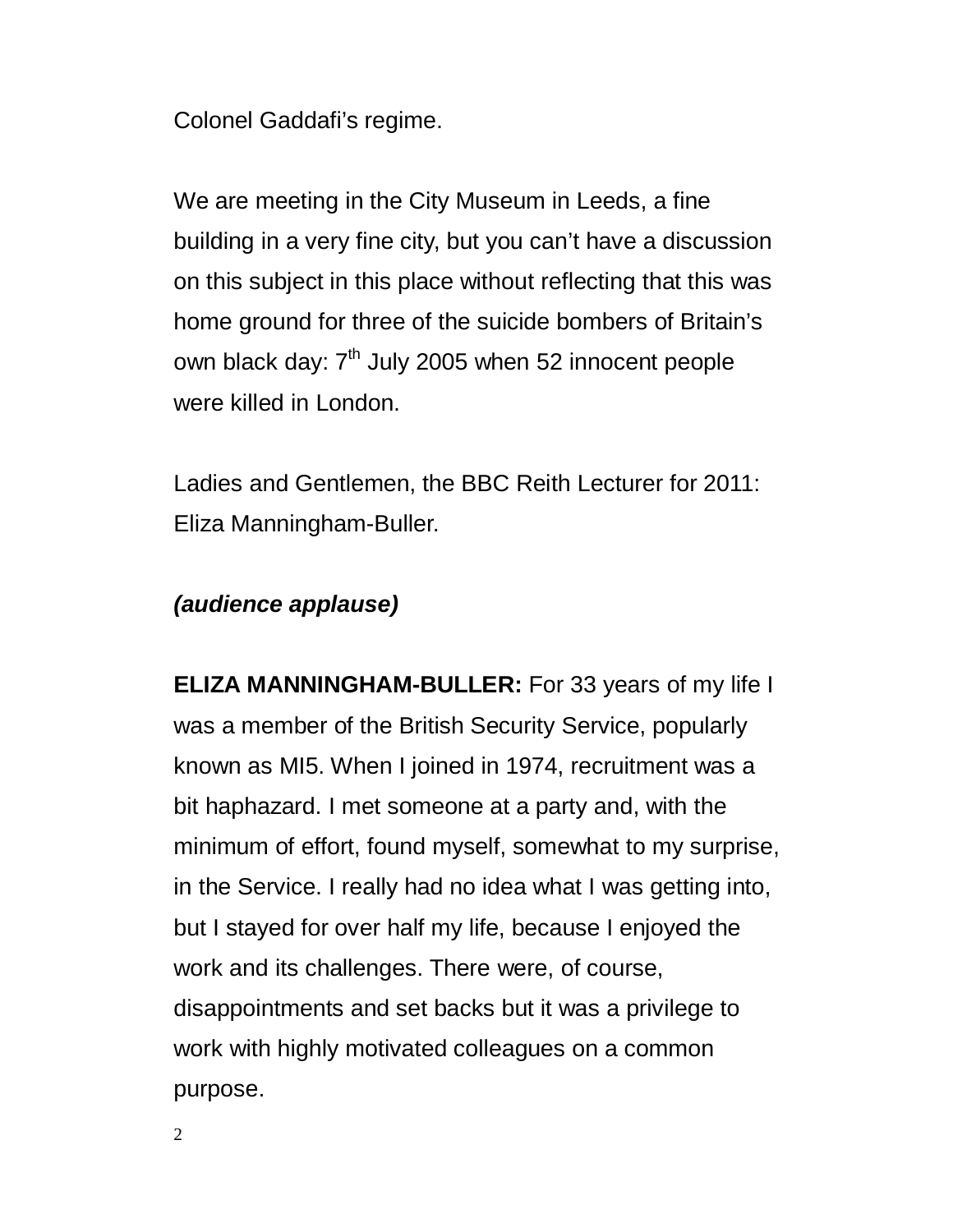And, when we had success, not always visible to the public, it was a great feeling.

The Service's remit, although not enshrined in law till late in its history when it was already 80 years old, is to protect the United Kingdom from threats including terrorism, espionage and sabotage. And to protect, explicitly, parliamentary democracy. Let me repeat - to protect parliamentary democracy. Security shouldn't damage our most important civil liberties. It is not an accident that the Service's crest incorporates a portcullis, the symbol of the British parliament.

I am often asked to speak at conferences and in debates on the theme of security versus liberty. I always refuse because I do not see these as opposites. They are different but there is no liberty without security. I wish to *argue* for liberty, not be falsely characterised as its opponent. The first human right listed in the European Convention of Human Rights is the right to life, the third the right to liberty and security. And the rights enshrined in the American Declaration of Independence are "life, liberty and the pursuit of happiness". Life surely has to include safety from being a random target of terrorism.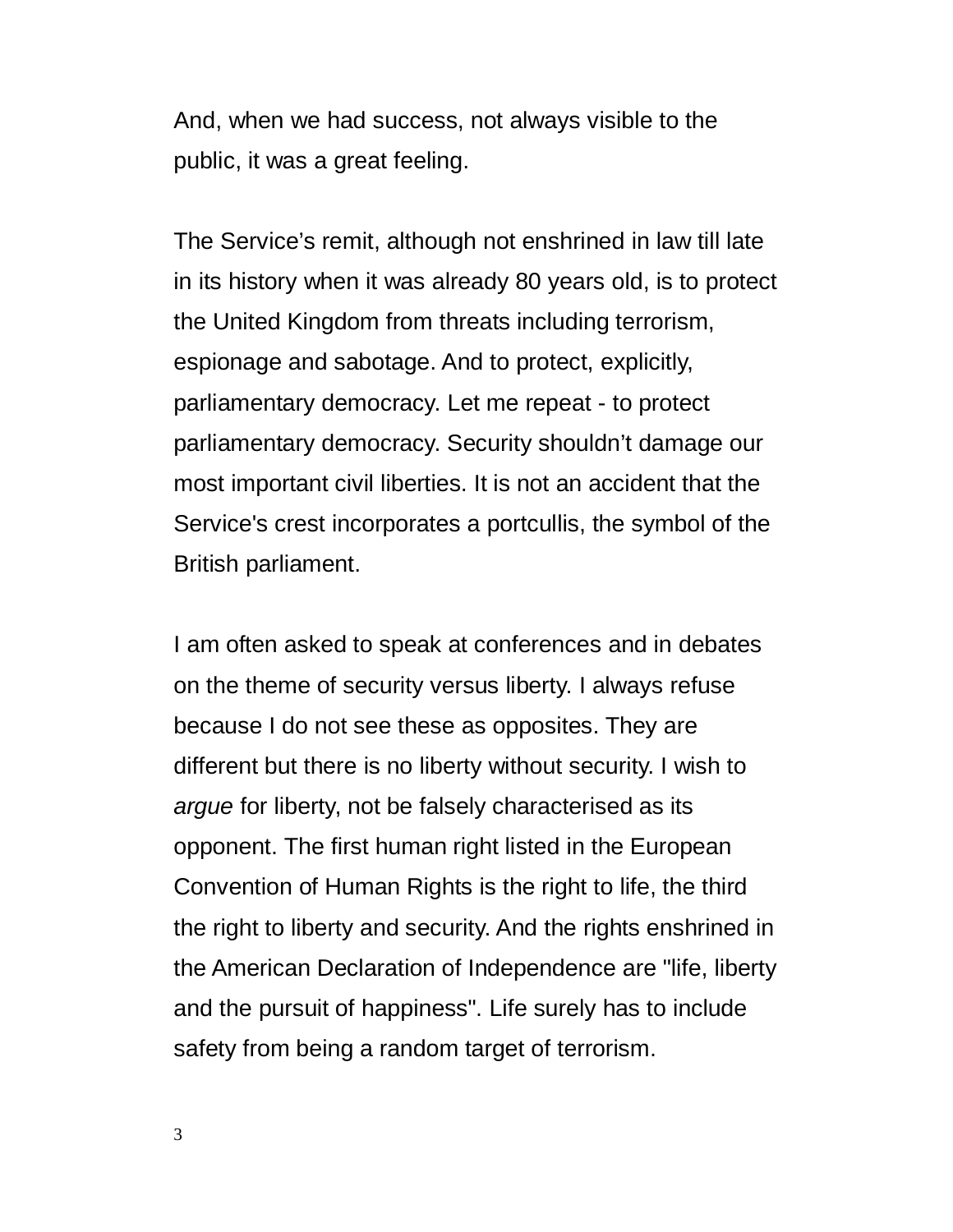Security is about people being able to go about their daily lives, travelling, working, enjoying themselves without being killed or mutilated. There is, of course, no such thing as 100 per cent security. Life is full of risks and no government can guarantee its citizens' safety and should not suggest it can. But we, in the UK and in the West, have an expectation of not having to live under a cloud of fear from terrorist attack. We also assume that we can speak our minds, throw out our governments, live under the rule of law with an independent judiciary and an accountable police service and we expect high standards of officials paid out of the public purse. We enjoy our civil liberties. We should not fear arbitrary arrest and if we are accused of having broken the law, we expect proper and fair legal process.

So a key role of Britain's Security Service is to protect parliamentary democracy. In the past, that has involved extensive work against totalitarian, communist and fascist regimes and their supporters. Today we may, complacently perhaps, assume that those ideologies, with their lack of freedom, are discredited and unlikely to gain strength again. But in the twentieth century they offered serious threats to our democracy.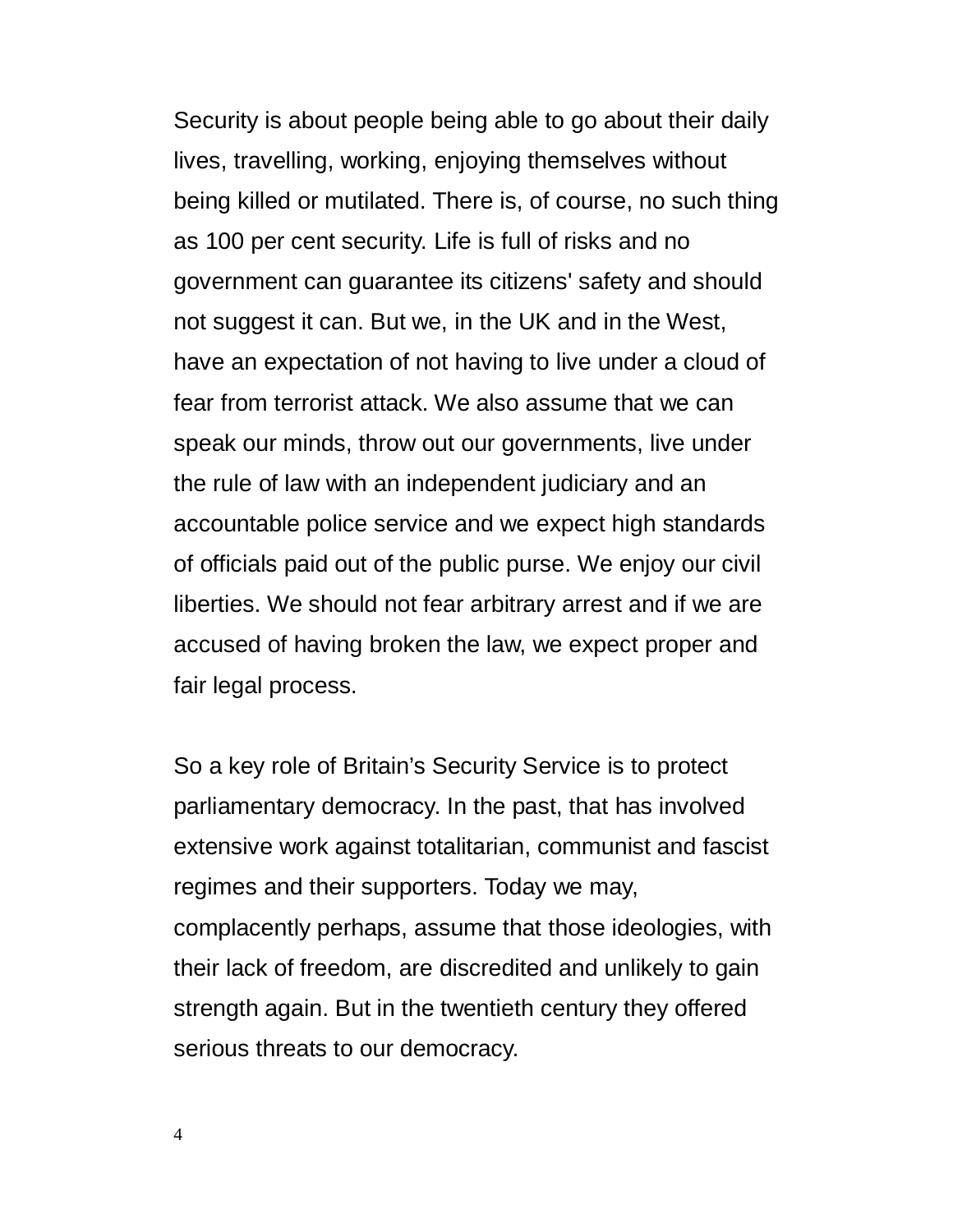The imaginative and courageous work against fascism in the Second World War is well-documented. Intelligence and security work - I am thinking of the operations designed to deceive Germany about the D-Day landings and the breaking of the German codes, as examples played an important part in the defeat of Nazi Germany. Similarly, in the Cold War, crucial work was done to limit Soviet influence. When we look back on the Cold War, we wonder at the massive cost of it, the distorted perspectives and the mutual misunderstanding. But we felt threatened by a heavily-armed totalitarian regime, an "evil empire" indeed, which had colonised most of its neighbours by force and whose citizens enjoyed none of the freedoms or rights that we enjoy. Like the Nazis, with whom they had a non-aggression pact for the first two years of the Second World War, the Soviets killed vast numbers of their own citizens and governed through fear.

So why do we need organisations such as the one I feel privileged to have been a member of for over half my life? I think the answer is simple. While some threats to us are obvious, some of the most dangerous are not. In order to expose and counter such threats a state needs to acquire intelligence about them. Intelligence is information that is deliberately intended to be concealed.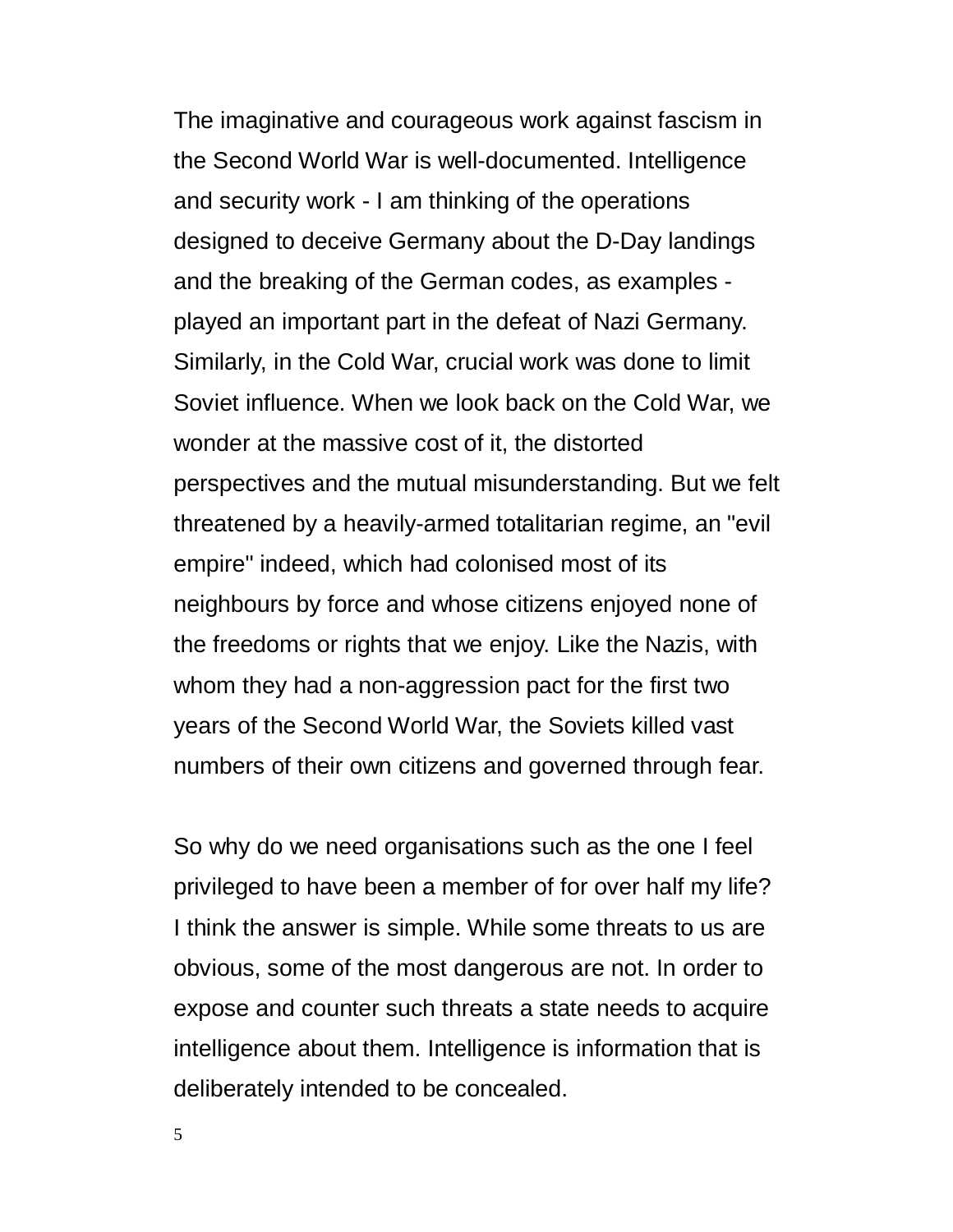To quote Lord Butler's review of intelligence on weapons of mass destruction in Iraq, "much ingenuity and effort is spent making secret information difficult to acquire and hard to analyse".

To obtain it we have to use covert methods. We have to read, listen, look and follow secretly. We have to approach people and ask them to provide information in confidence. Those human sources who agree to provide such information usually do so for brave and principled reasons. I have met people willing to risk their own lives to save others or jeopardise their own freedom so that others may be free. They are unlikely ever to receive public recognition for the good they do. The most moving and humbling experiences of my career have been meeting such people. We all have cause to be tremendously grateful to them.

Now I was brought up to value privacy and respect it. I was taught not to eavesdrop on others' conversations, or for example, read their letters. The European Convention on Human Rights lists in Article 8 the right to a private life. However it acknowledges a few exceptions when that right is trumped, for example by the need for national security.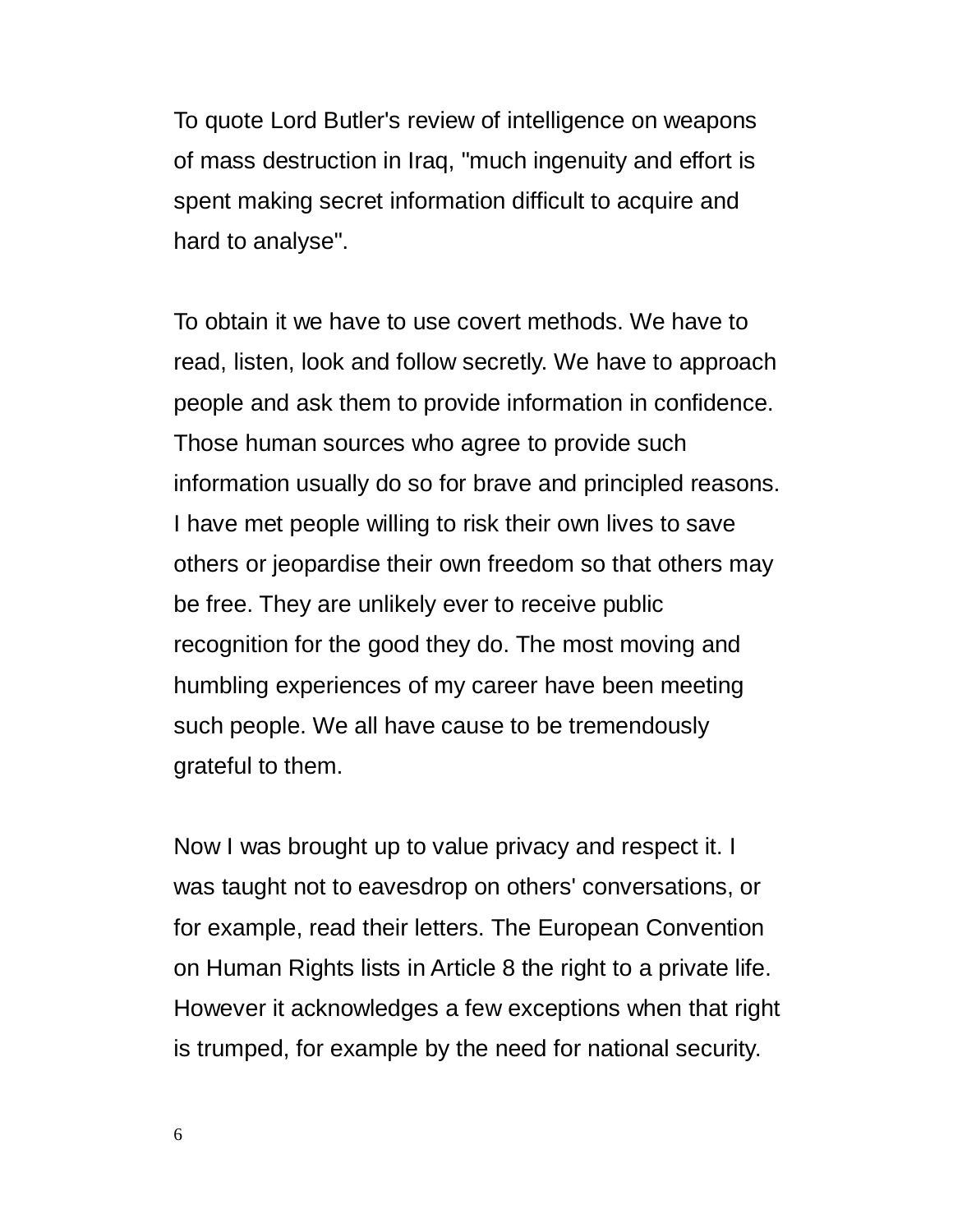It felt uncomfortable - I think I was naïve - when I joined the Service to discover that the state intruded into the privacy of a few of its citizens and some of those of foreign states. But I came to see that such intrusion was justified, and could only be justified if the threat it sought to counter by such intrusion was serious. It was about necessity and proportion. Eavesdropping on plans to threaten our freedoms and our lives was a route to protecting them. It was necessary to intrude into the privacy of a few so that the majority could be safer.

What I came to appreciate was the necessity of such intrusions being properly authorised by the law. When I joined the Service there was no legislation to cover its work. We argued for security intelligence work to be properly recognised in law. The Security Service Act of 1989 was long overdue - the government of Mrs Thatcher was not, at first, convinced of its necessity - but its importance was critical. The Service's experience of working on a proper legislative basis has been wholly positive. But even at that early stage in 1989 we knew its importance.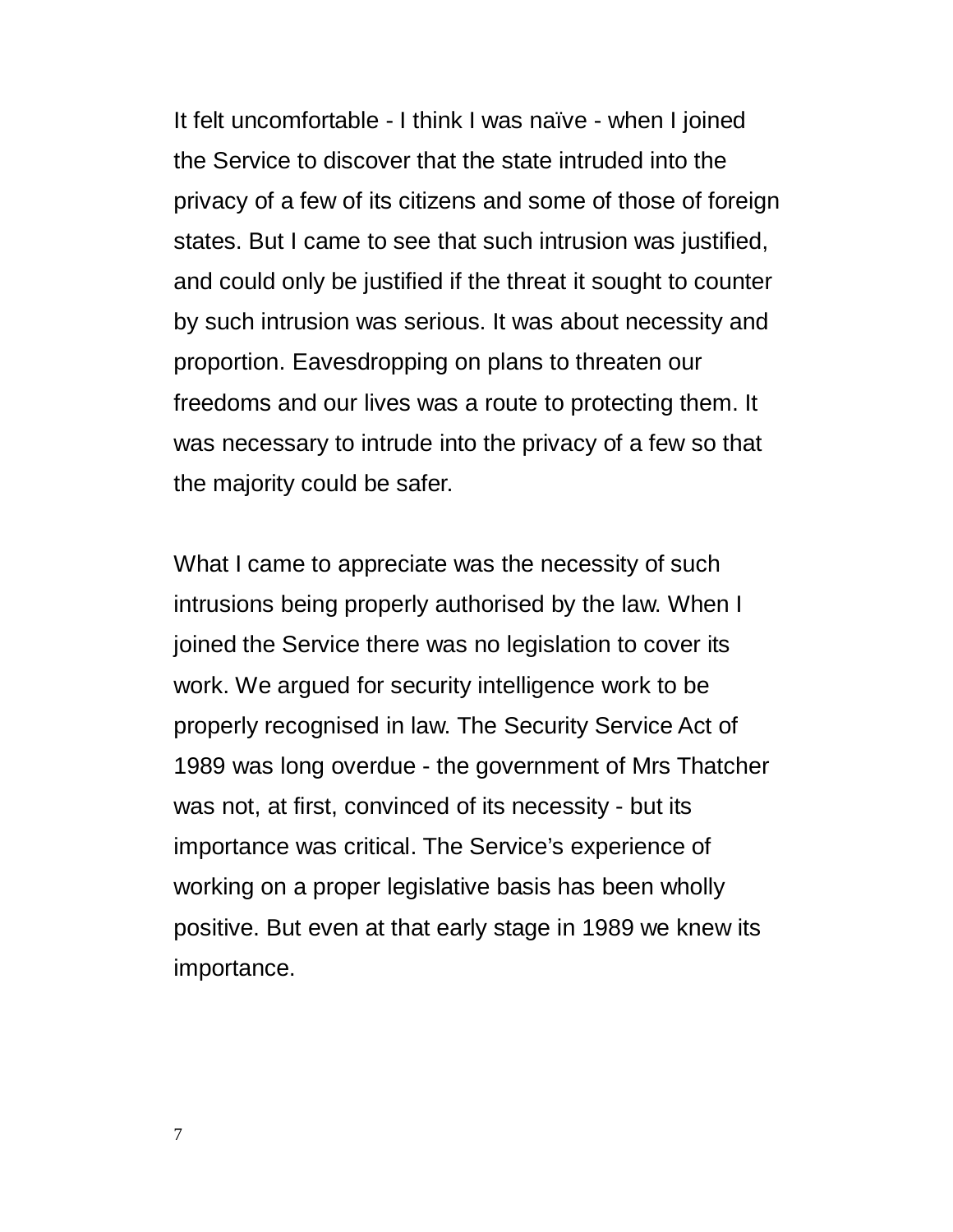When the Cold War ended, the emerging democracies of Eastern Europe who were considering how to protect their freedom sought the advice of services like mine. Their experience of security and intelligence agencies were as repressive organs of state control, at best. Having suffered under the Gestapo, in many cases, as well as the KGB, they saw that they needed properly-constituted new security and intelligence agencies to protect their freedom. We emphasised that their agencies needed a proper legal foundation, and they took our advice.

In South Africa, too, after Mandela came to power, I remember discussing with the new ANC government how to legislate for security and intelligence agencies. I was especially struck by seeing an ANC official, in exile all his life, working alongside a white colleague from the old service. He said to me "his father tortured mine" but they were working together to create a service which could protect the new South Africa.

For many around the world, including Aung San Suu Kyi and her Burmese colleagues, the security services are in effect state-controlled terrorists, instilling fear in their people through violence or the threat of it.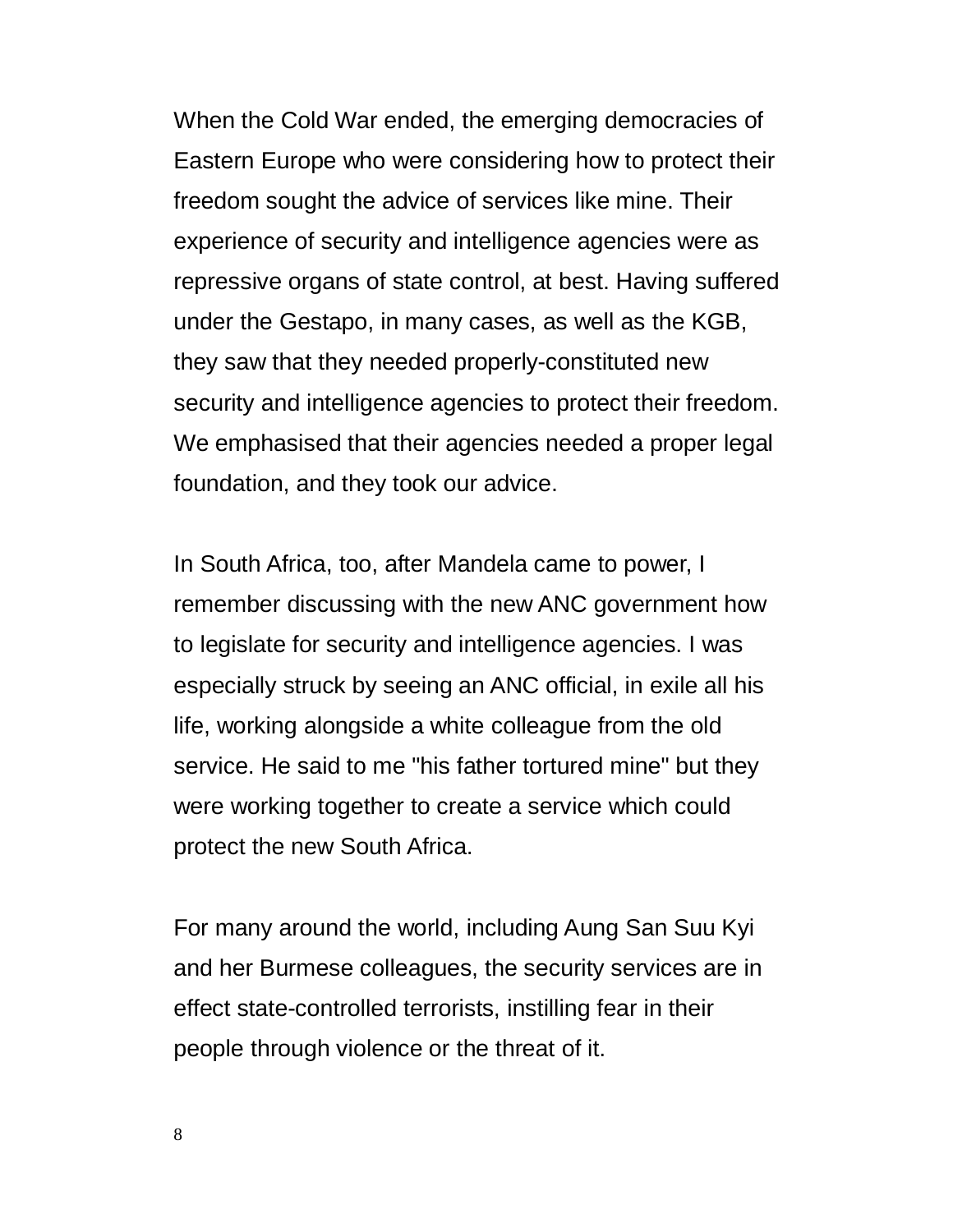But in a democracy, a properly-constituted and overseen security service, accountable to the law, with a legislative base, is, I believe, essential. In some democratic countries the functions fall to the police rather than to a separate civilian service as in the UK. I prefer our system where the Security Service has no powers of arrest or detention.

And, of course, intelligence can help in many ways. I have mentioned its strategic importance in the Second World War. It has also saved many lives in peacetime and contributed to the development of policy. How else could our government judge that the time was ripe to talk to the Provisional IRA? How else to understand and protest at the behaviour of the man described as "the father of the Pakistani bomb," AQ Khan, who sold nuclear technology to Iran, Libya and other countries, including the criminal state of North Korea, whose people are again eating grass? How else to prevent the terrorist attack, planned for the fifth anniversary of 9/11, which, if successful, would have blown out of the air up to a dozen transatlantic aircraft, with a projected loss of life exceeding even the horrendous death toll of 9/11?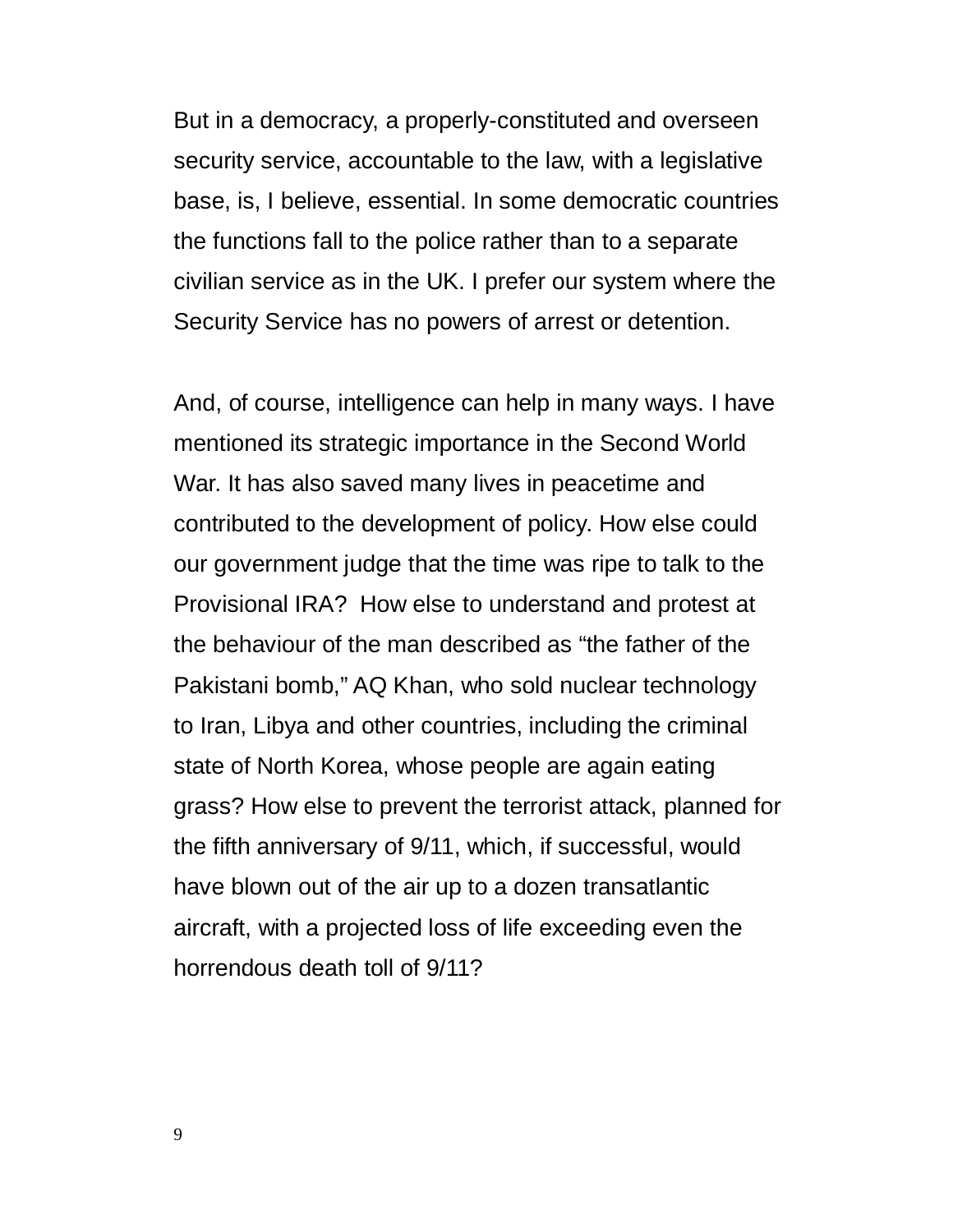For intelligence doesn't only constrain terrorist violence; it also helps governments to understand the ideas, the aspirations and the relationships that characterise the terrorists and their supporters. It may also be factored in to the development of foreign and domestic policy but should not be the basis of it.

Intelligence work presents some complex ethical issues, well beyond the level of my parents' strictures not to listen to others' telephone calls or read their letters. As I have said, intrusion into privacy must be necessary and proportionate to the threat it aims to counter. What is proportionate and who decides? Those are crunch questions.

The important constitutional principle, enshrined in law, is that the operations of the Security Service are the responsibility of the director-general who reports to the Home Secretary. The government can not direct whom the Service investigates. This is an important safeguard against the politicisation of the Service's work. But the government *can* stop the Service deploying its more intrusive techniques, intercepting communications between people or eavesdropping on their private conversations by microphone.

10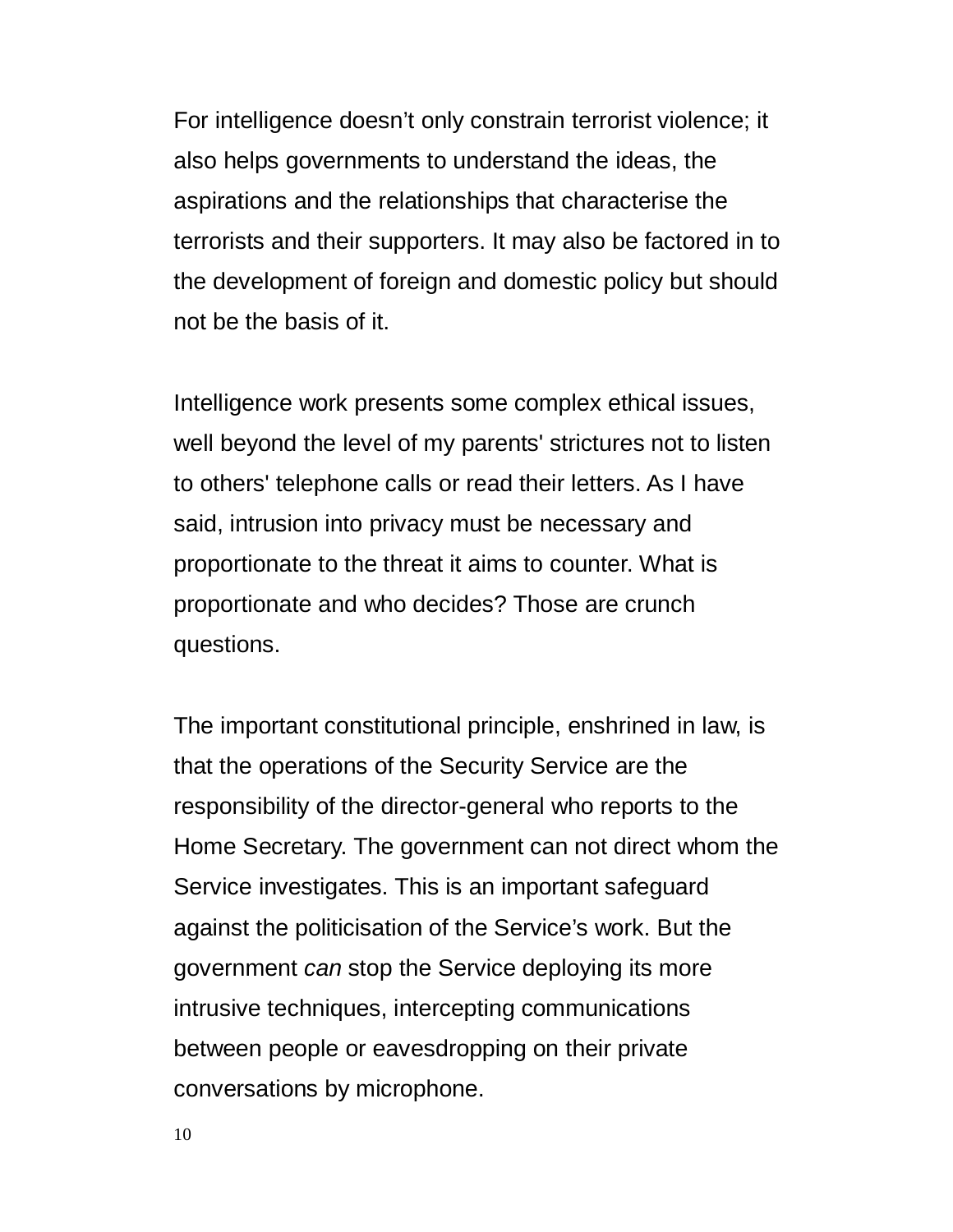These techniques have to be authorised in advance, in law, by a Secretary of State, usually the Home Secretary, who decides whether he or she agrees with the Service that the case for a warrant is strong enough to justify it. Warrants that are issued are later scrutinised by specially appointed commissioners, former senior judges, for legality and proportionality, and they report each year to the Prime Minister with the non-secret parts of their reports being laid before Parliament. The Parliamentary Intelligence and Security Committee which, I may remind you, my Service argued for, continues to evolve its scrutiny. Because it meets in private, as it must, it is underestimated by those who seek a transparent process. Ultimately the Service is answerable to the law and the courts.

I recognise that my answer as to who decides what is proportionate will not satisfy the sceptical, but, in my experience, during my time in service, I found it sensitive about its work, with a properly narrow perspective on what it should be engaged in. At various stages in its history, for example, the Service has elected to be deaf to the suggestion by government that it should study legitimate organisations - such as the Campaign for Nuclear Disarmament.

11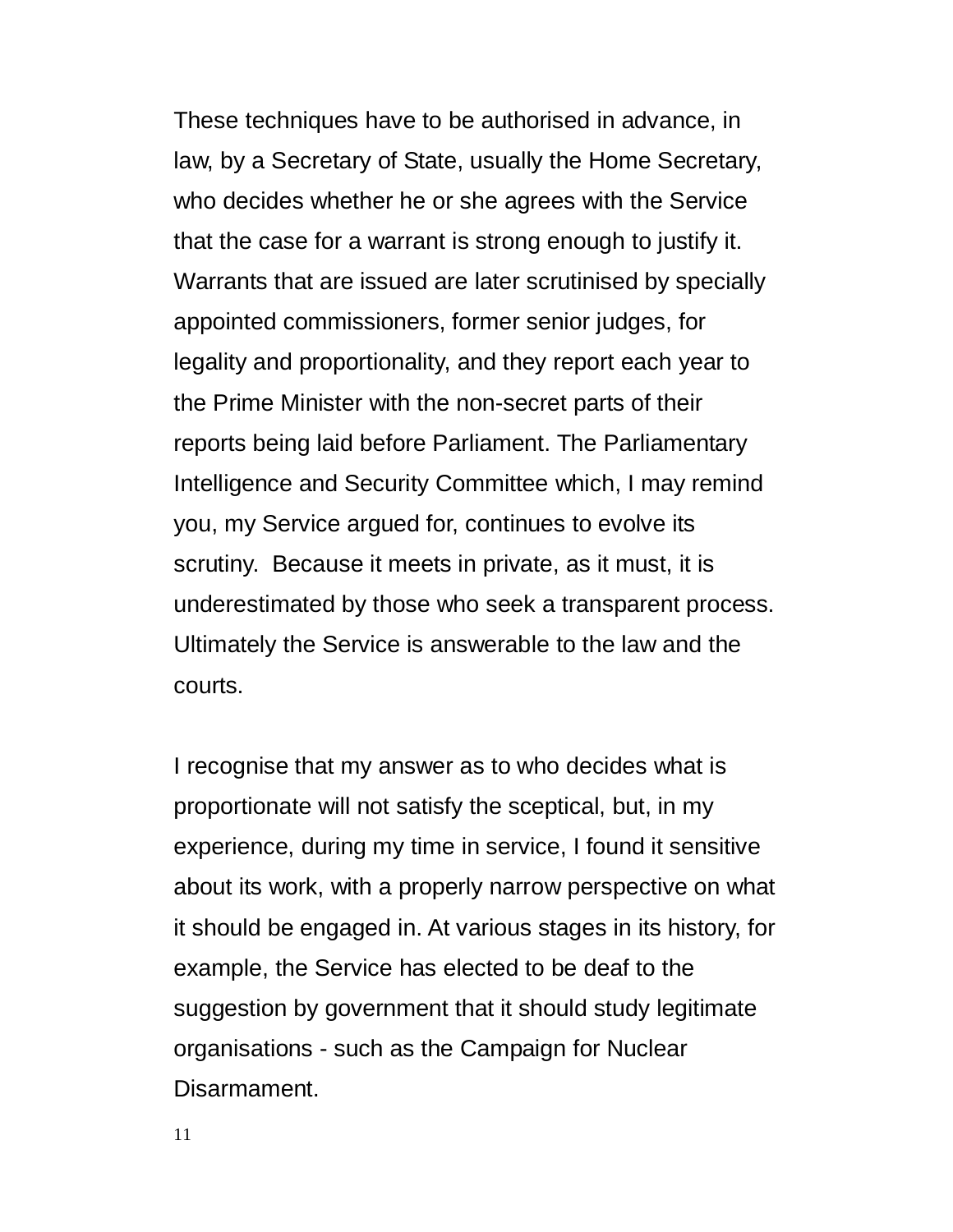We respected the law, argued for accountability when we did not have it and fostered a culture of rigorous, sceptical, objective assessment and judgement. If you went into Thames House, the Security Service headquarters, you would find a largely young workforce of men and women from diverse backgrounds, with professional intelligence skills who, in my view rightly, believe that they are doing an important and valuable job. They are amused by the fictional presentation of what they do. The Service to which they belong will not get everything right, no organisation does, but it tries to acknowledge and learn from its mistakes.

So how, in a globalised world, with an international threat, should we work? I mentioned in my first lecture the close co-operation between intelligence and security services in Europe and with the United States who are generous providers of intelligence which has contributed significantly to our safety. We need to understand what is happening outside the UK as well as in it; al-Qaeda has extensive tentacles and many terrorist plots here have had overseas links. How can we work safely with foreign services who may have no democratic accountability and who operate in ways which would clearly be illegal in the UK?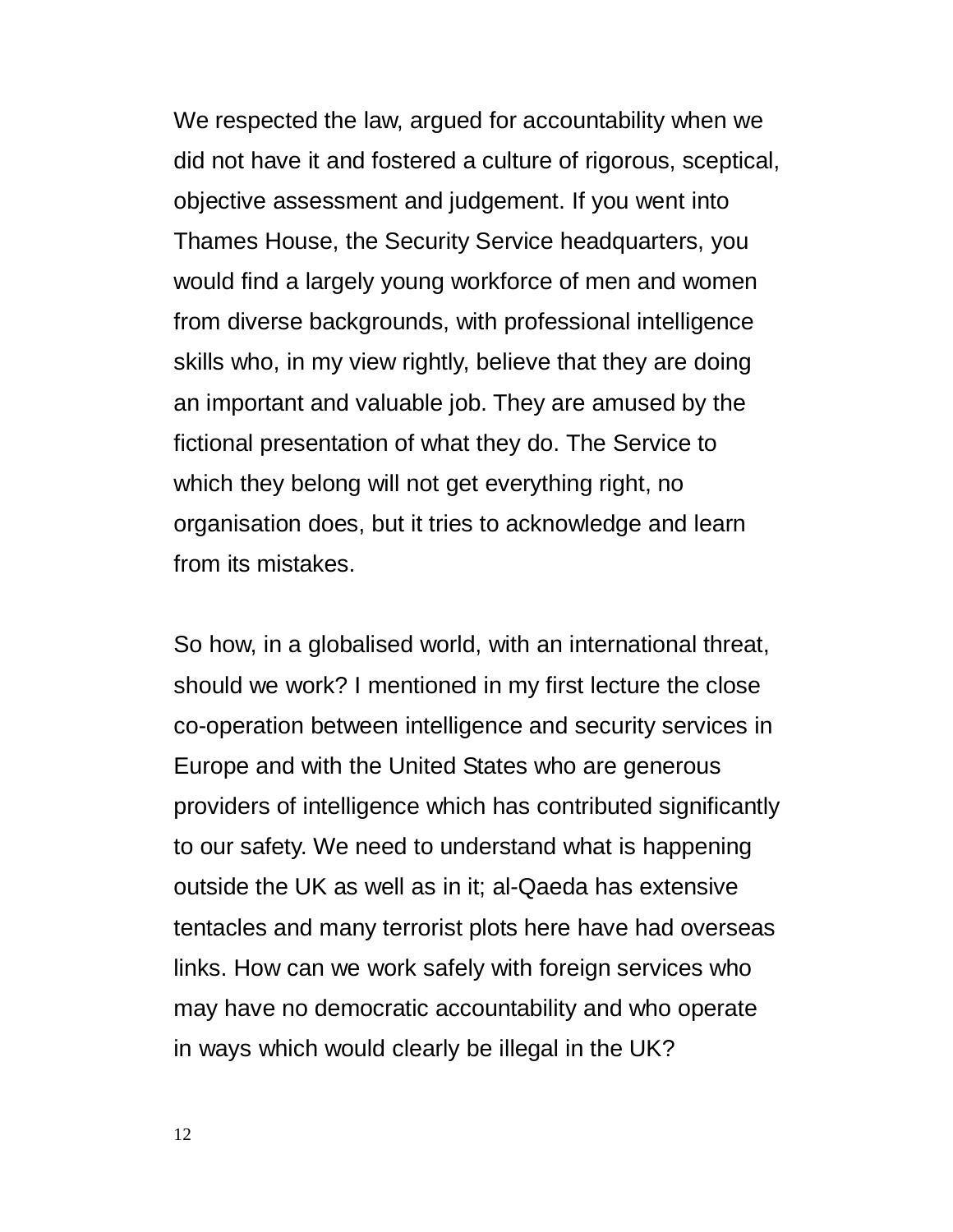With caution and sometimes with great difficulty, as events this week have clearly illustrated**.** We have to make judgements which balance the greater good against some of the evils that men do. No-one could justify what went on under Gaddafi's regime but awkward relationships are sometimes preferable to the alternative dangers of isolation and mutual enmity. The disclosures last weekend will raise widespread concern that the judgements with regard to Libya were wrong. I would like to say more but my position makes it difficult to do so. The Gibson Inquiry into the treatment of detainees after 9/11, some of which necessarily has to be held in secret to protect intelligence sources, is in my view the best place to examine these issues.

Because we have to talk to other countries but doing so carries dangers and risks. And torture. Torture is illegal in our national law and in international law. It is wrong and never justified. It is a sadness and worse that the previous government of our great ally, the United States, chose to water-board some detainees. The argument that lifesaving intelligence was thereby obtained, and I accept it was, still does not justify it. Torture should be utterly rejected even when it may offer the prospect of saving lives.

13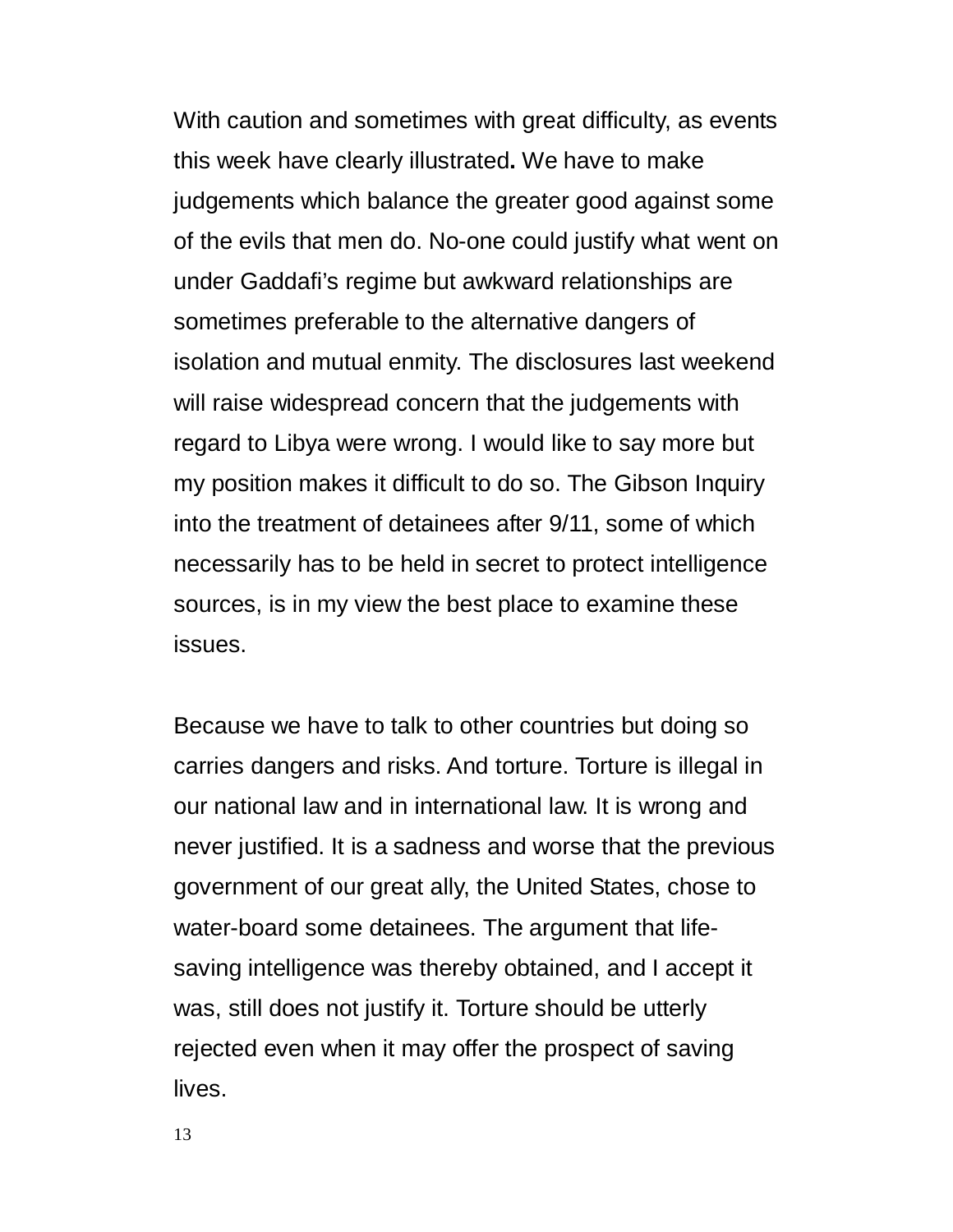I am proud my Service refused to turn to the torture of high-level German prisoners in the Second World War, when, in the early years, we stood alone and there was a high risk of our being invaded and becoming a Nazi province. So if not then, why should it be justified now?

I believe that the acquisition of short-term gain through water-boarding and other forms of mistreatment was a profound mistake and lost the United States moral authority and some of the widespread sympathy it had enjoyed as a result of 9/11. And I am confident that I know the answer to the question of whether torture has made the world a safer place. It hasn't.

In my first lecture I referred to the wealth of intelligence that flowed after 9/11 as security and intelligence agencies around the world worked desperately to prevent the next attack. In the UK we felt almost swamped, certainly inundated with leads to plots, by the rich plethora of incomplete intelligence, sometimes fragmentary, sometimes false, often contradictory, to be analysed, assessed and developed until action could be taken. The pressure was acute, the concern of the government and the public palpable.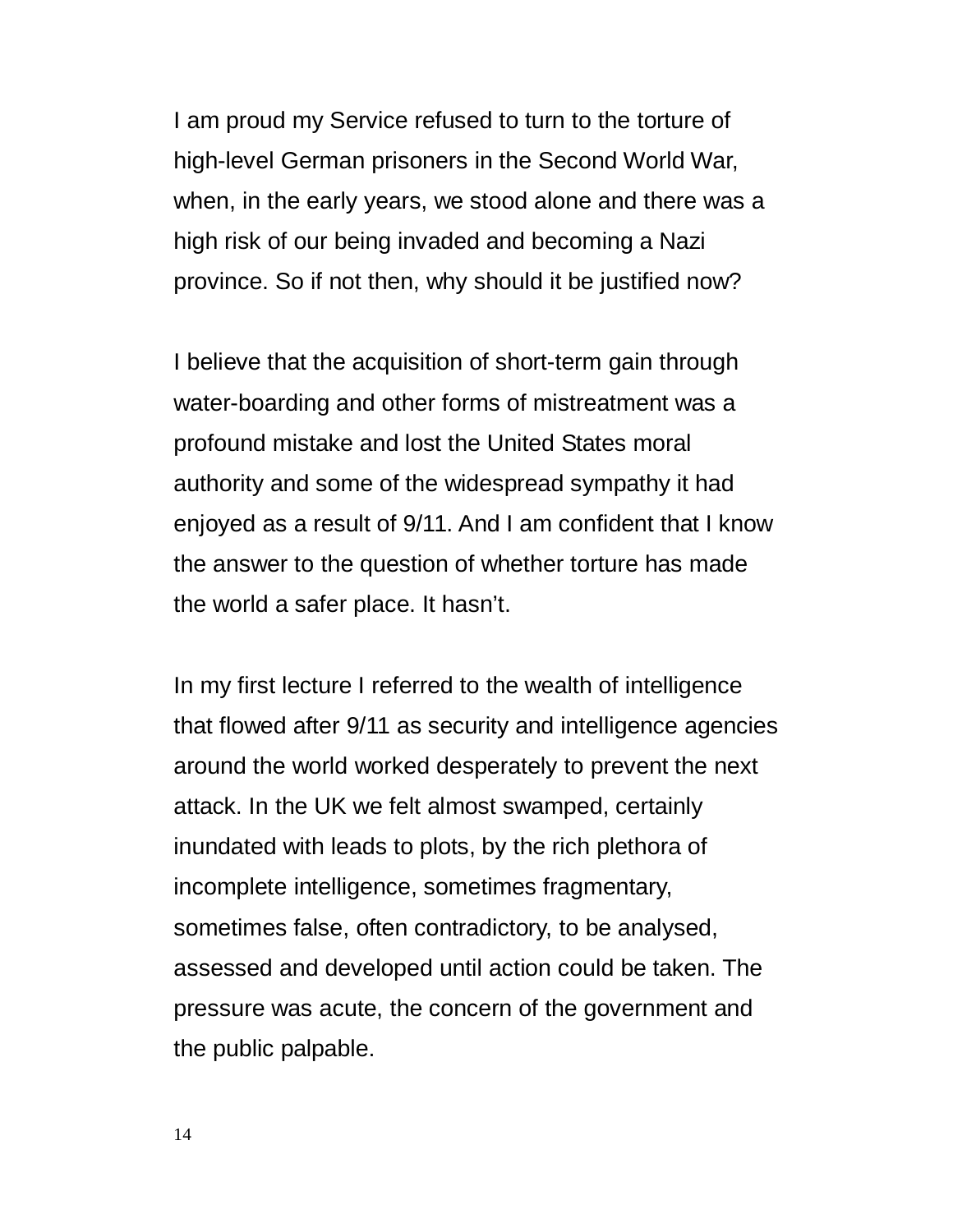Britain was clearly a target, as was horribly illustrated by the attacks on the British consulate and on HSBC bank headquarters in Turkey in 2003. And British nationals, who had been based and possibly trained in Afghanistan, were a major concern.

People here in the UK described as "home-grown" were of concern well before 7/7. Richard Reid, the first but not the only shoe-bomber, who tried to bring down an aircraft only months after 9/11, was British and converted to terrorism here. Staff in all the British services - my own, MI6, GCHQ and the police - were very stretched.

No sooner had we resolved one plot, than several more emerged. Indeed they proliferated, partly because of our involvement in Iraq. We had to juggle resources and make excruciating choices on what to pursue. Excessive hours were worked as we struggled to understand the scale of what we were facing. The government agreed to an unprecedented doubling of our budget, but it took some time to build up the organisation as we trained new recruits. We opened eight new regional offices, scrutinised and improved our recruitment, training, IT, intelligence methods, analytical techniques and data collection.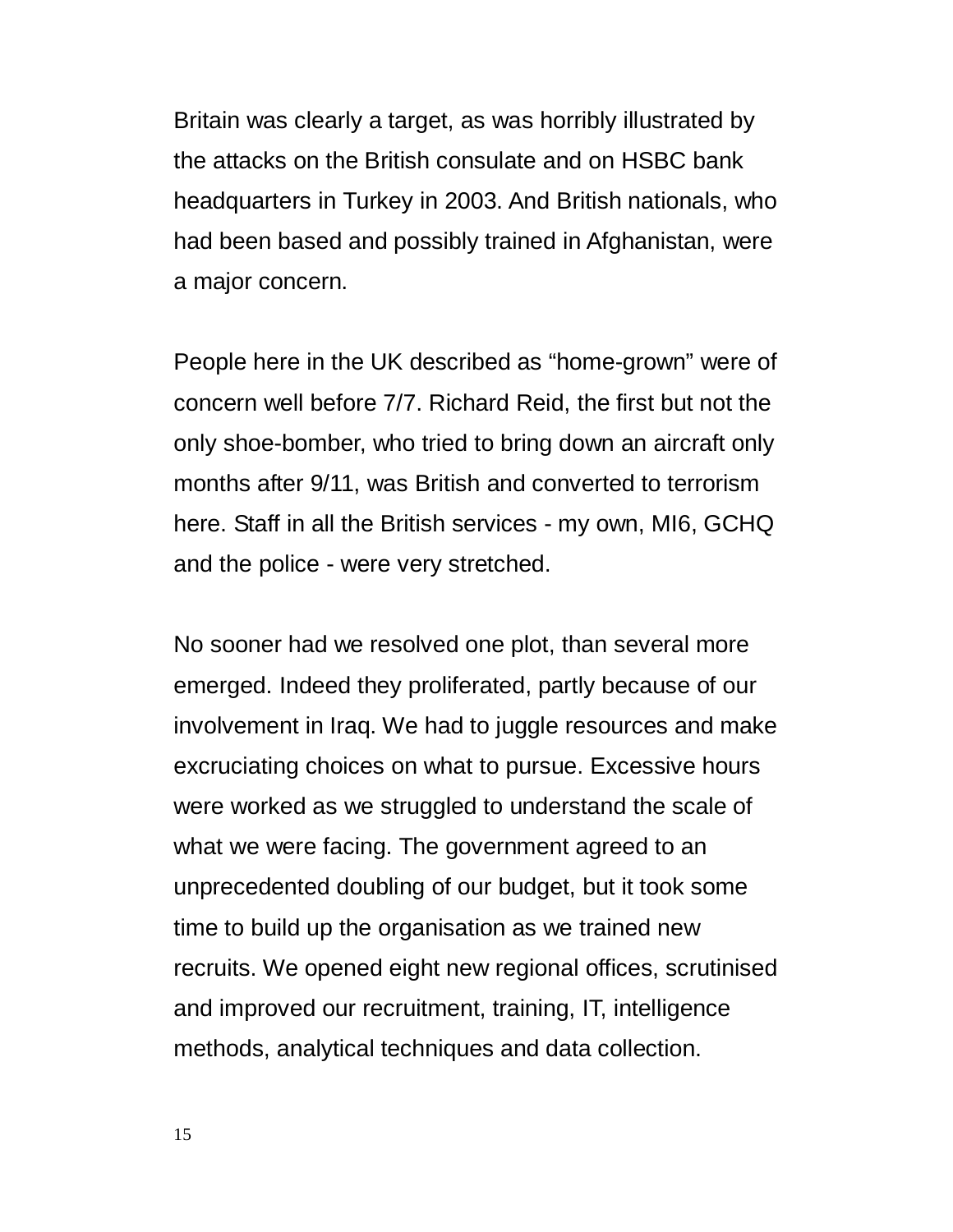We also proposed a new cross-departmental terrorism assessment group, now the Joint Terrorist Analysis Centre. During the time I was director-general, our committed staff, supported by colleagues from MI6, GCHQ, other departments and the police increased the number of intelligence operations fivefold.

So was the tax-payers investment worth it? Others must judge, but I note that from 9/11 until I retired in 2007, we faced 15 serious terrorist plots and many, many smaller ones. The plots were of varying complexity and sophistication, and most involved a network of people overseas as well as people based in the UK. We detected and thwarted, with the police, a dozen of them, not a mean achievement. Three were undetected in advance: 7/7, 21/7 and Richard Reid. Richard Reid was prevented by an alert air stewardess from detonating his shoe bomb. The bombs of the four men responsible for the attempted attacks on 21/7 failed to explode and they were all arrested within 8 days. Only the four suicide bombers of 7/7 succeeded, causing the deaths of 52 innocent commuters, with many more seriously injured and maimed.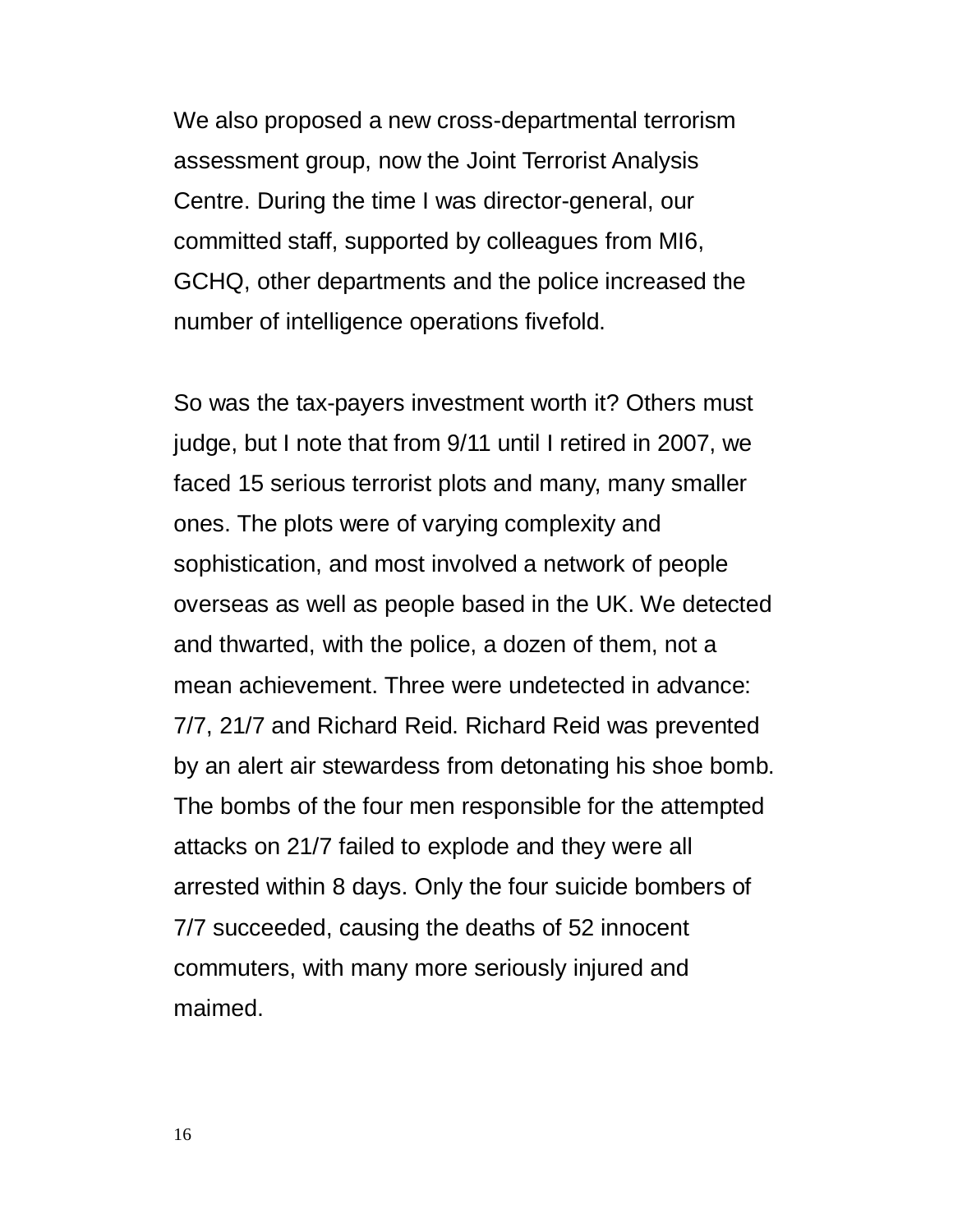I can be grateful that we were able to protect life and prevent terror through countless operations including the most ambitious - the airline plot, planned as a spectacular terrorist attack to mark the fifth anniversary of 9/11. But I shall never forget the human tragedy of 7/7. As with 9/11, the images will not fade: the mangled bus, the victim whose burned face was covered by a paper mask, the grainy film of the bombers, both on their reconnaissance and on the final, fateful day, the dignity of the bereaved at the inquest.

I wish so much that it had been possible to stop it, but the Service expects to be judged by what we did not prevent, not what we did. It was a grim day and I can vividly recall the sickening feeling when we thought we had a repeat on 21/7. I can remember my acute apprehension that this might be a pattern and that the resilience and determination of Londoners not to be cowed and to come to work as usual might be gradually eroded and that fear might prevail. And, speaking as I am in Leeds, I recognise the particular shock and horror for people here that three of those responsible for 7/7 lived near here.The Security Service has always believed that the best result of a counter-terrorist operation is a successful prosecution. We live under the rule of law and are grateful for that.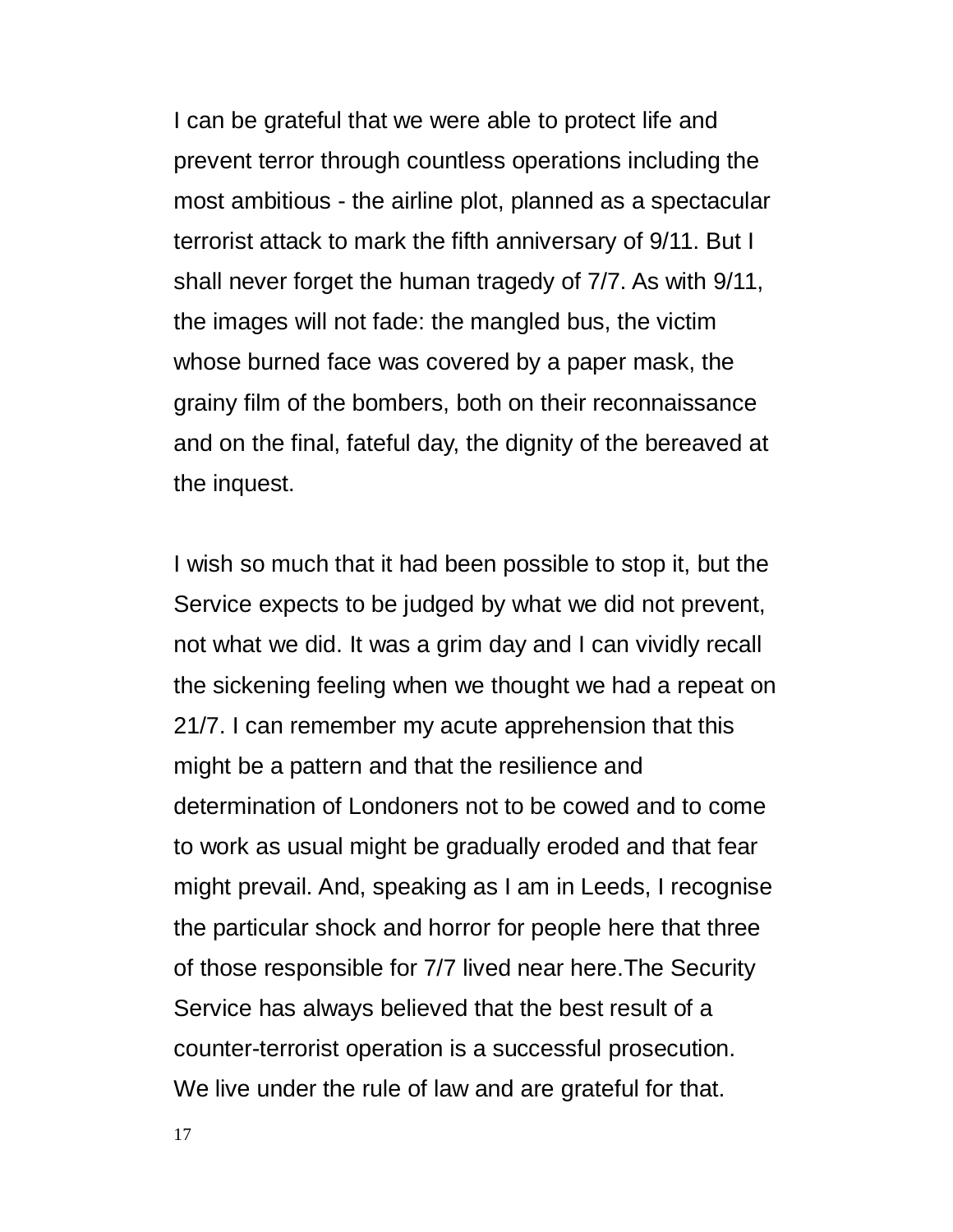Prosecution can cause difficulties but they can generally be overcome.

The first difficulty is the decision, the responsibility of the police, on *when* to arrest. Too soon, the evidence is inadequate, no-one can be charged and there will be media criticism. Too late and the attack has occurred and the authorities are severely criticised for foreknowledge.

Secondly, not all intelligence can be turned into evidence. It can fall well short. As I have said before, of evidential standards, hearsay at third hand, things said, things overheard, things seen and open to varying interpretation, rarely clear-cut even with the benefit of hindsight, sometimes designed to mislead, all needing validation, analysis and assessment, and which any judge would unhesitatingly kick out even if the prosecution thought them useable. That requires us to accept that not everyone who presents a threat can be prosecuted.

And thirdly, sources of intelligence are fragile. Individuals who supply it often risk torture and death. They put their trust in us. Our duty is to protect them and their human rights. Techniques can be compromised and become unusable.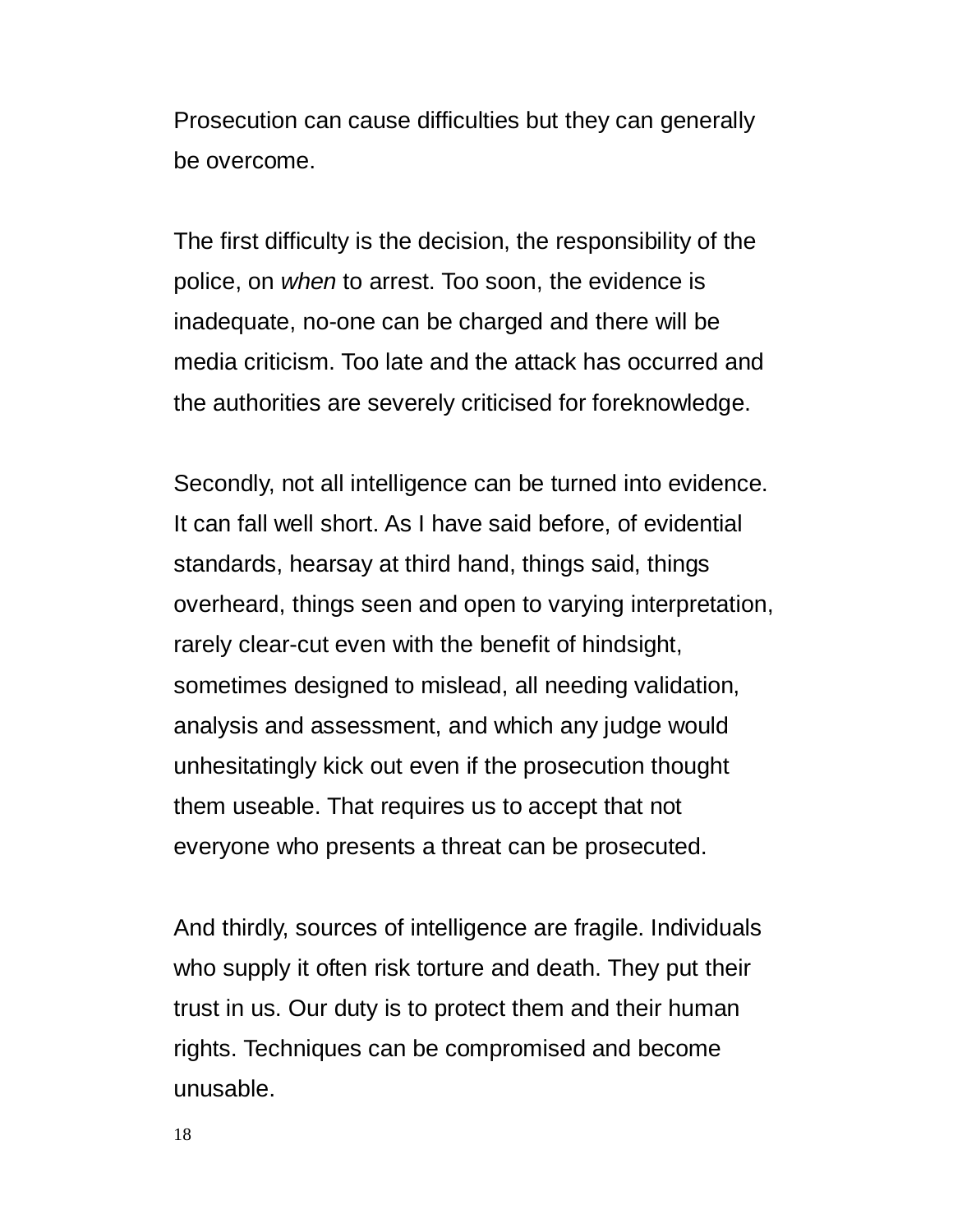If we compromise intelligence sources and risk the lives of those who bravely give us information, we shall soon have no intelligence and the risks to our lives and our liberty will rocket.

Those who argue for a world without secrets would be less safe if their wishes were met. But this, and this is an important but, we must still seek prosecutions as we do not resort to off-shore internment as the Bush administration did. I am proud that some 240 individuals have been subject to proper legal process and convicted of terrorist-related offences since 9/11. That is the way to deal with terrorist crime. But for long term success, and a reduction in the threat, politics and especially foreign policy, have to play their crucial parts. And that will be the subject of my next lecture.

### *(audience applause)*

**EDWARD STOURTON:** Well, goodness, what a lot there is to talk about there. Thank you very much indeed for that, Eliza Manningham-Buller. We've got a very diverse audience here in the City Museum in Leeds. Let me open it up to your more general discussion and call some questions. Who'd like to kick things off?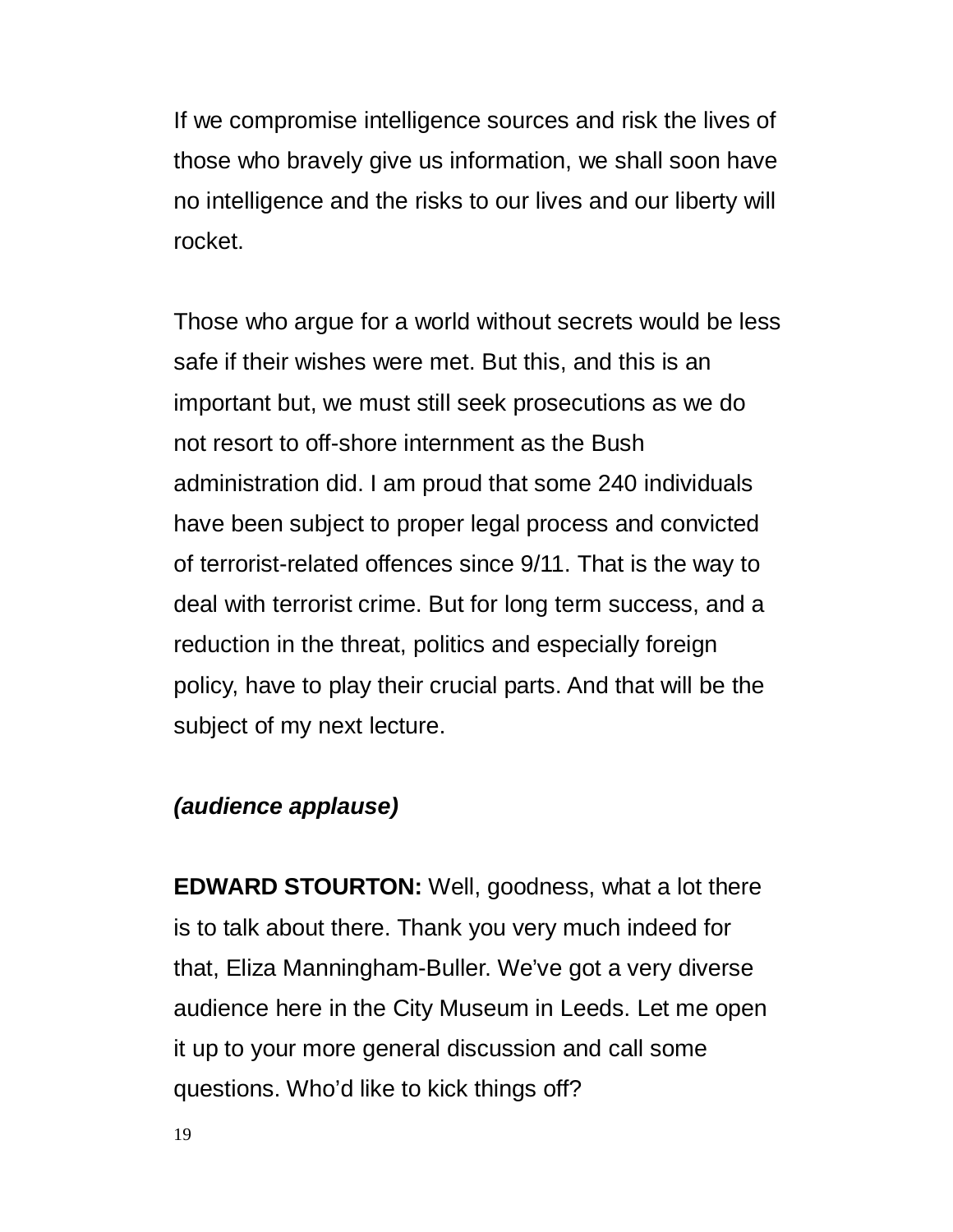**DUNCAN GARDHAM:** It's Duncan Gardham. I'm the security correspondent at the Daily Telegraph. Quite often when people think about security services, their minds go to the water-boarding that took place after 9/11 and I know you feel quite strongly, as you've said today, that that was wrong. But I'm interested in whether several high-up American people have said that intelligence that saved British lives came from the water-boarding of Khalid Sheikh Mohammed, the 9/11 architect, and in particular two plots: one at Canary Wharf and the other the dirty bomb plot. I wondered whether you agreed with that?

**MANNINGHAM-BULLER:** It's not the case that torture always produces false information, and that actually it's clear that torture *can* contribute to saving lives. But I don't think that's the point. I think the point is that it's not something that is right, legal or moral to do.

**EDWARD STOURTON:** It's a fascinating position, that, because most people who don't like torture say it doesn't work. You say it does work, but it still shouldn't be done.

**MANNINGHAM-BULLER:** I do say that. I don't agree with all the claims that the American people to whom you're referring make. I think some of those statements are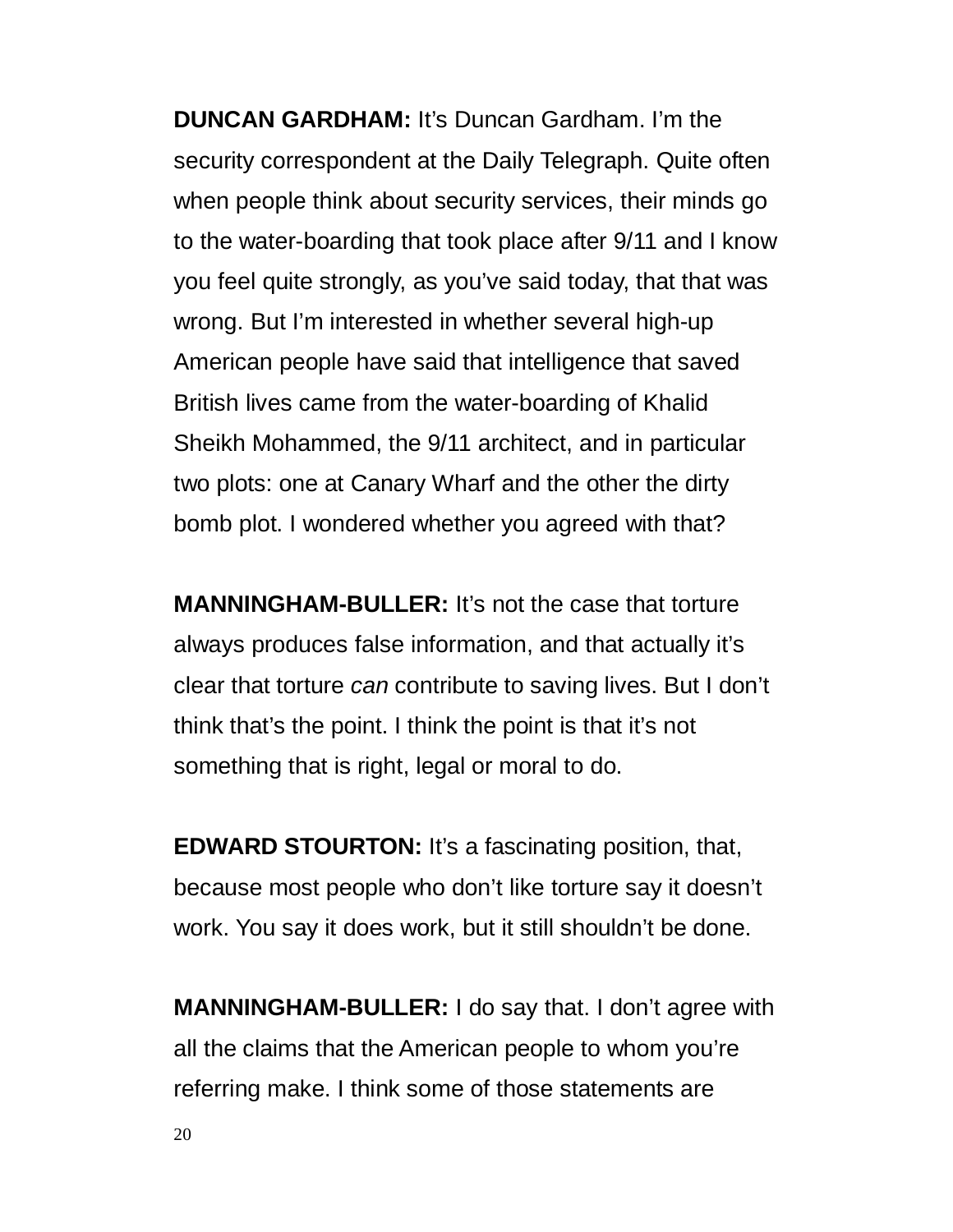exaggerated, but I don't want to get into specifics.

**EDWARD STOURTON:** Young man in the second row there.

**ROWAN ARTHUR:** Rowan Arthur, pupil at Bradford Grammar School. I find it interesting that when you talk about the sort of right to privacy and that sort of freedom, you say that it's in a cost-benefit analysis okay to invade that if we get significant results from it and we help other people's freedom; but when you're talking about freedom in terms of torture - that sort of right, that sort of freedom it's not acceptable in any case. And I'm interested to know why we put that particular area of freedom above the other?

**MANNINGHAM-BULLER:** It's a question I think of what you believe of the law. Now if you believe in the rule of law, one of those options is illegal; one isn't. But more seriously, it's to do with, is it not, ethical standards? Surely there is a world of difference between listening to somebody's telephone conversation or listening to a microphone of them discussing something, to actually compromising our own integrity and decency as human beings by subjecting them to that sort of treatment?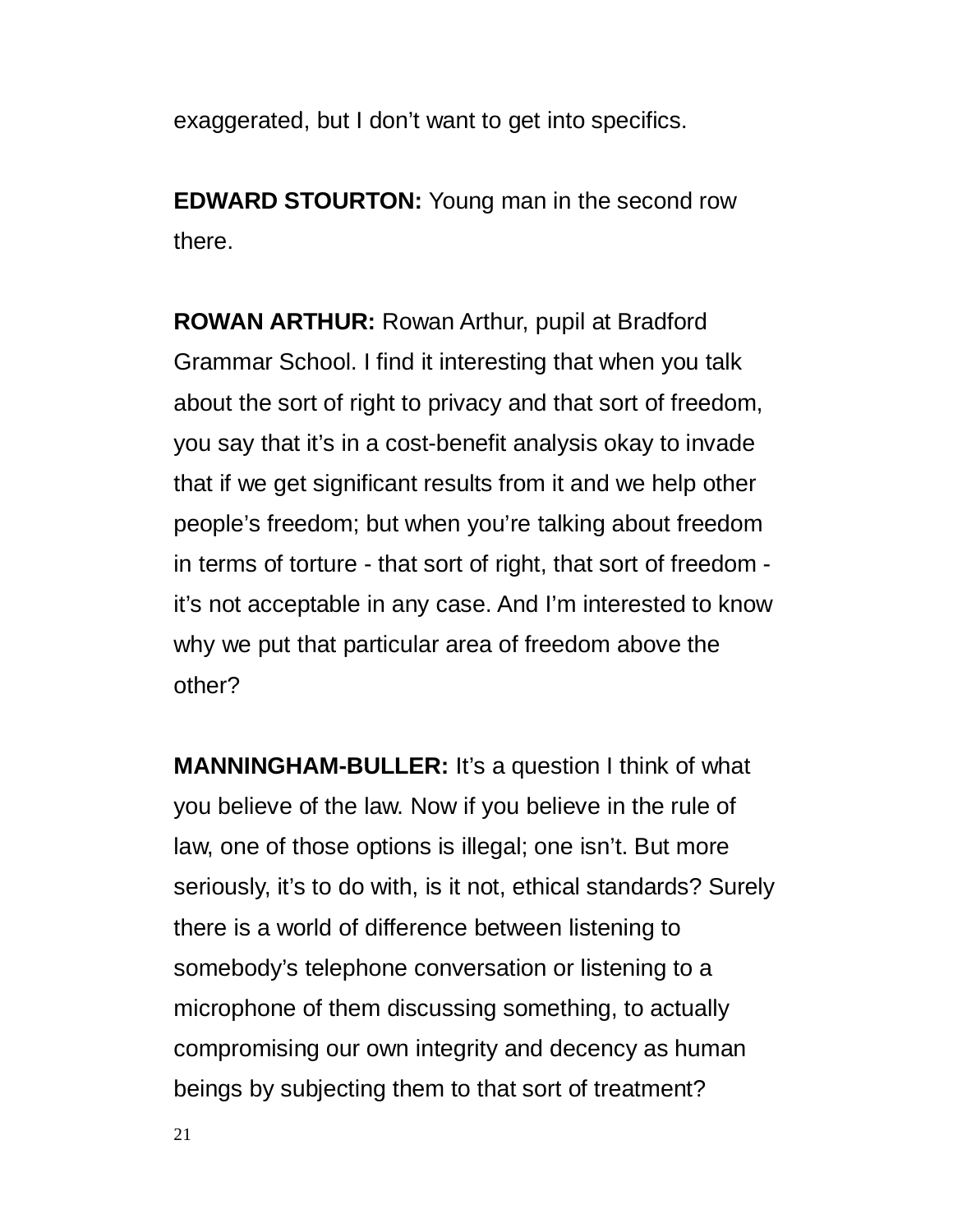I think there's another point as well though. You might get short-term gain, but for every piece of information you might get from doing it, you radicalise, disenchant, disgust, turn to terrorism a lot of other people. If you like, it's not unlike internment in Northern Ireland, which served to bring into terrorism a whole new generation of young Irish men and women because they saw something that was done without the rule of law.

#### **EDWARD STOURTON:** Another question. Yes?

**PETER TAYLOR:** Peter Taylor, BBC. I'd just like to ask your reaction to some of the intelligence documents which have been revealed and seized in Libya - in particular with regard to British involvement in apparent rendition of Islamist suspects. I'm referring in particular to the case of Abu Munthir and a CIA cable to the Libyan intelligence authorities that said we, the CIA, are aware that your service - that's Libyan intelligence - had been cooperating with the British to effect Abu Munthir's removal to Tripoli. Abu Munthir was a leader of the Libyan Islamic Fighting Group. That cable would seem to indicate that, despite denials by successive British governments, that we appear to have been involved in illegal rendition. What's your reaction to that?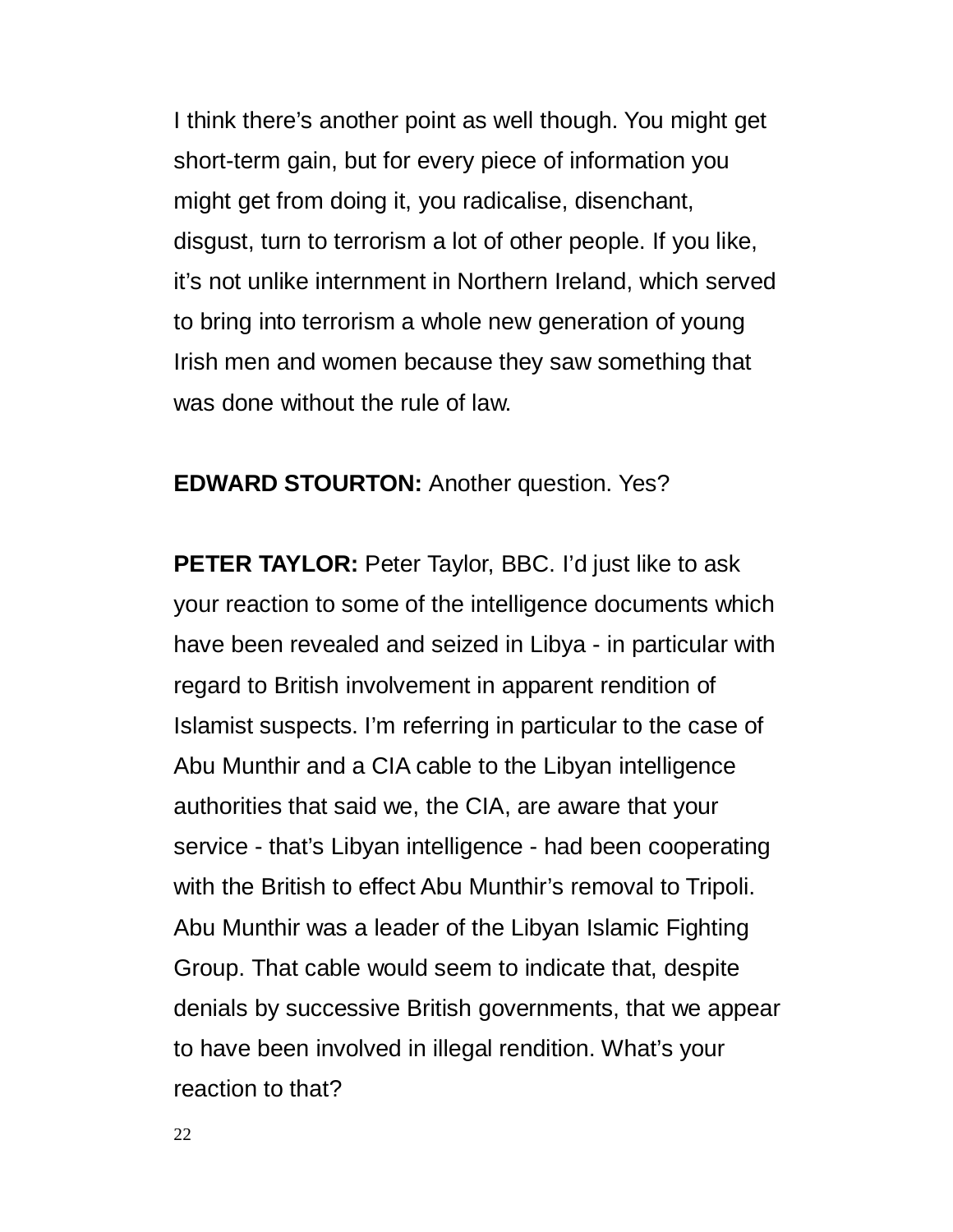**MANNINGHAM-BULLER:** I'd like to answer your question, Peter. There's two reasons why I can't. The first one is that I expect to give evidence to the Gibson Inquiry and I will expect him to cover these issues. The second is that I retired from the Security Service four and a half years ago. I would need to remind myself of what papers I was aware of then; I need to read the documents that might be relevant. If I were to give you a personal reaction now or indeed a comment, I might need subsequently to retract it because I need to look at the papers and I expect to have to do that.

**EDWARD STOURTON:** Can I just follow that up in a slightly roundabout way? You're absolutely clear in your lecture about what you think about things like torture. The documents suggest that some of this sort of activity went on. Most of them talk about MI6, not your service. If we were to speculate that there might have been rather different attitudes on this question between MI5 and MI6, would we be pursuing a fruitful path?

**MANNINGHAM-BULLER:** It's a very clever and speculative question to which I'm not going to reply. *(audience laughter)*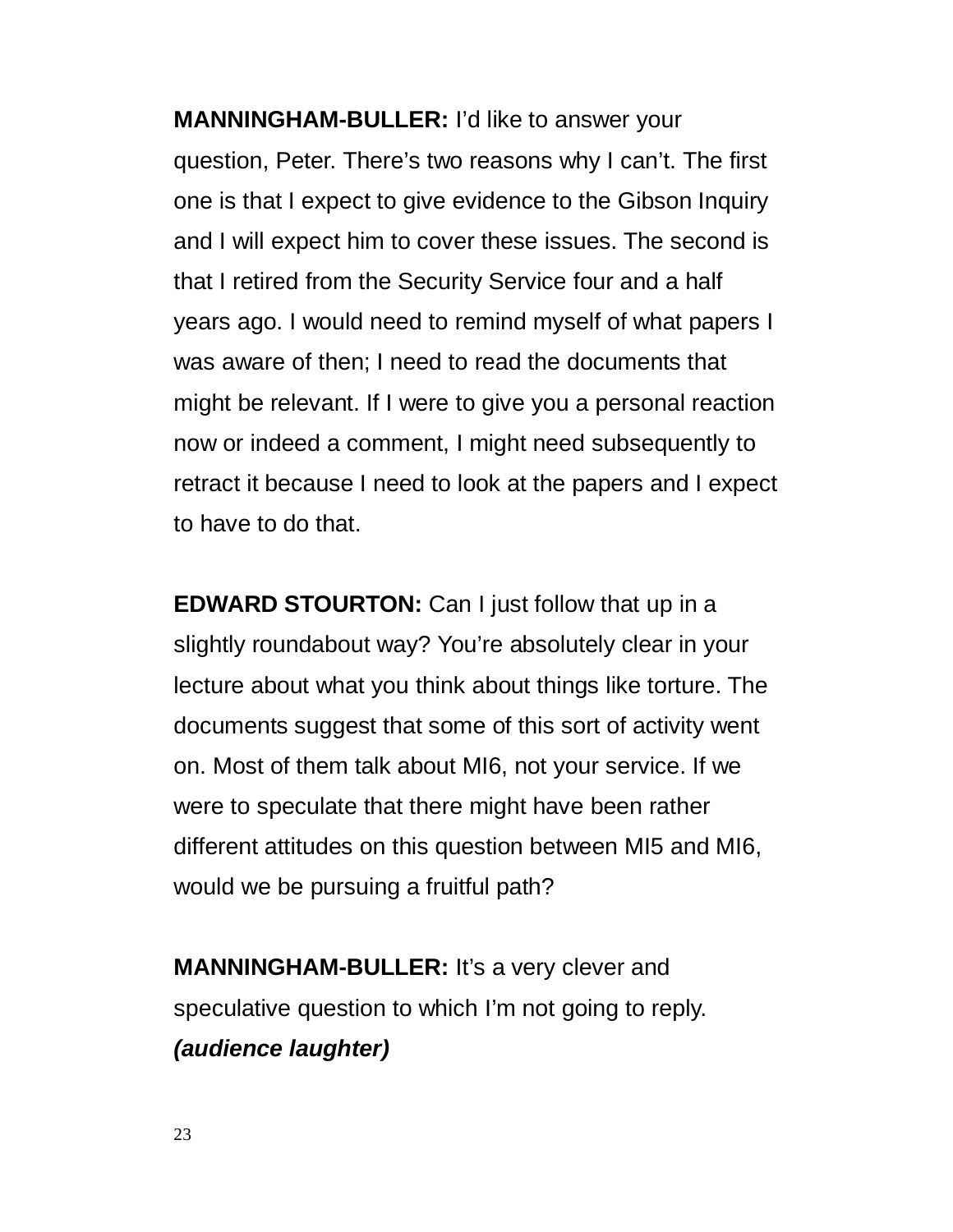**EDWARD STOURTON:** Fair enough. I'm going to take a question from down here.

**RICHARD NORTON-TAYLOR:** Richard Norton-Taylor from the Guardian. Should MI5 have done more to pursue two of the 7/7 suicide bombers more rigorously because they were seen by MI5 officers and heard by MI5 officers more than once a year before?

**MANNINGHAM-BULLER:** It's obviously a regret that we didn't stop that attack, and I think in the Service we all worried and wondered what more we could have done and we probably should have done some things differently. But there's been a pretty extensive scrutiny of our performance, or failures in it. First by the Intelligence and Security Committee who wrote an extraordinarily detailed report; secondly by the inquest. And in the inquest and in the ISC, the Intelligence Security Committee Report, some criticisms of us were made. And I know that my former colleagues accept those criticisms, but in neither case was the judgement that we could have prevented it.

**EDWARD STOURTON:** Question here.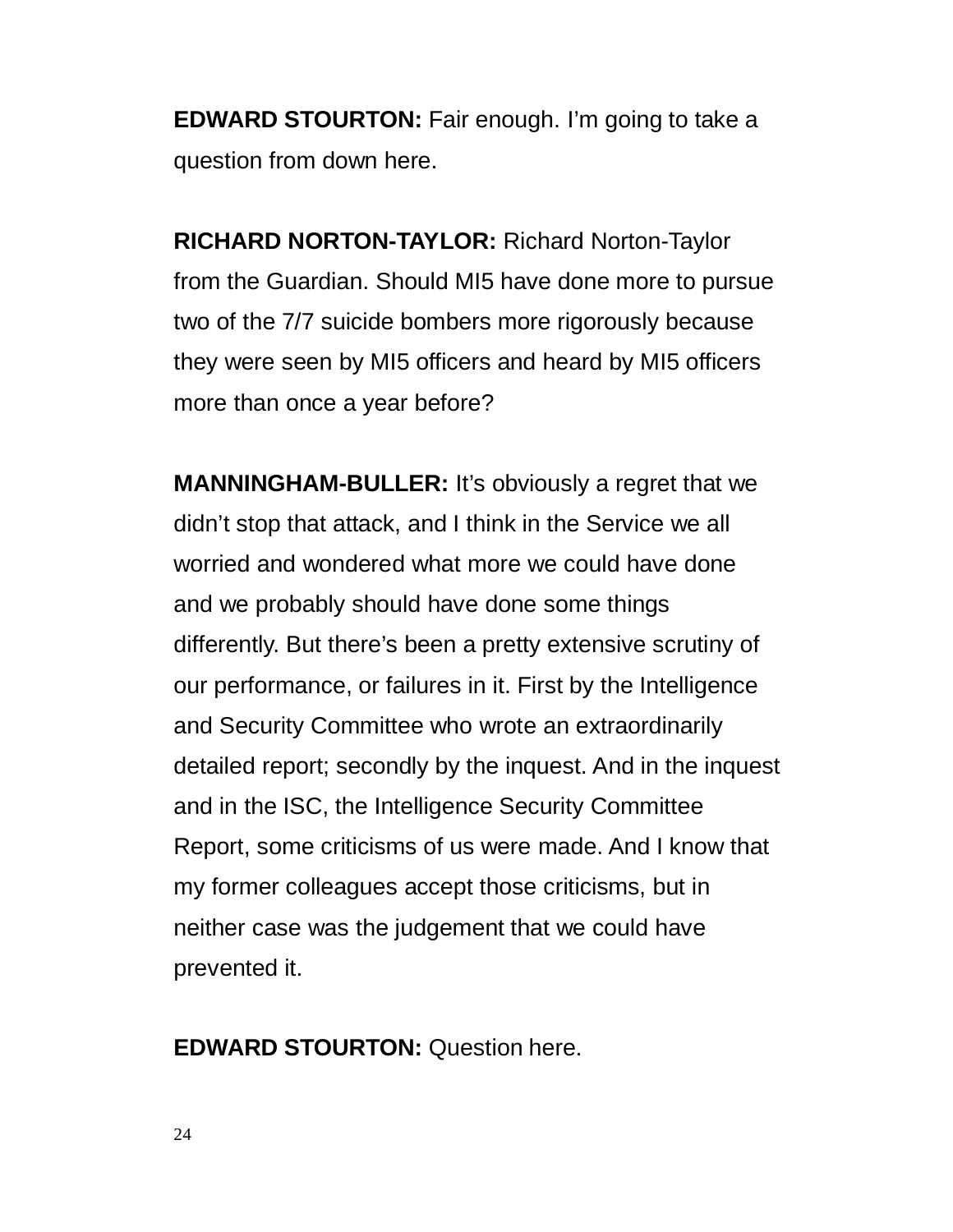**DAVID DAVIS:** David Davis, Member of Parliament. We're the only serious country in the world not to allow the use of intercept evidence in court. Probably as a result of that, our convictions for terrorism in the last decade since 9/11 are less than 10 per cent of the Americans. Do you think this is wise?

**MANNINGHAM-BULLER:** My Service in 1988 suggested to government that we should use telephone intercept in court, but the reason it didn't happen then is because successive governments have looked at this in detail and found it procedurally very difficult. I hope that it will become possible.

**EDWARD STOURTON:** So just to be clear, when governments, politicians say to us well the intelligence services wouldn't wear it - it's not true; it's governments that won't wear it?

**MANNINGHAM-BULLER:** There's three intelligence services.

**EDWARD STOURTON:** *(laughter)* Alright. Just there.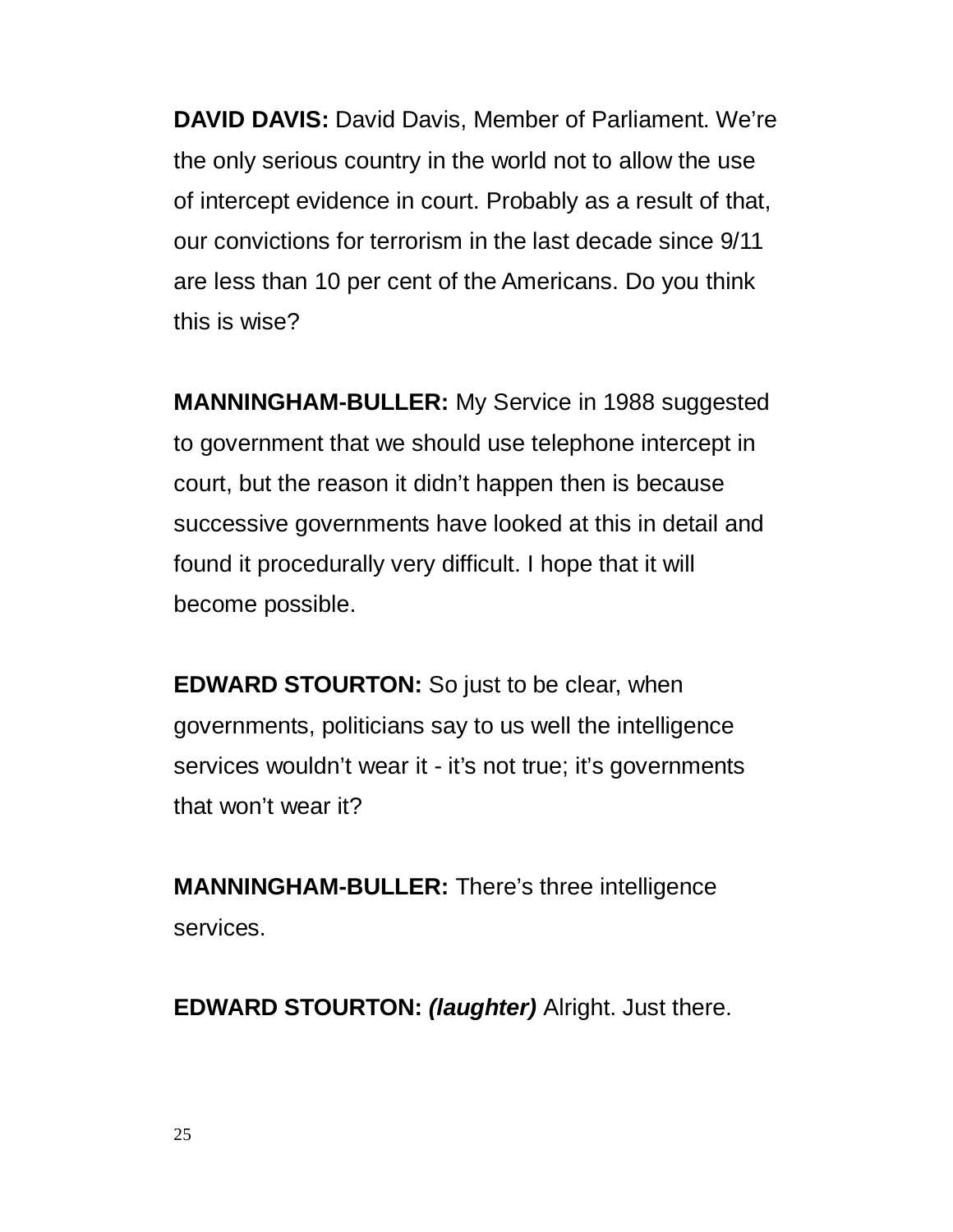**BEATRICE PICKUP:** Hello. Beatrice Pickup, trainee journalist at Leeds Trinity. You spoke of a distorted perspective in the Cold War. To what extent would you say that perspective was distorted after 9/11, and would you say that it still is now?

**MANNINGHAM-BULLER:** I don't forget and I doubt if any of you here will forget what it felt like after 9/11. It really changed the world. What was going to happen next? It was like my grandchildren playing sort of Star Wars on their computers where there were plots coming like this at us. I think it's probable that we did get some wrong perspectives then, but I understand why it happened. And ten years on, I think it's easier to see the great significance of that event, but we are calmer and more rational about it.

**EDWARD STOURTON:** Do you think we are back on more of an even keel? You clearly think that the Americans got a wrong perspective because you told us in your lecture what you think about water-boarding and so forth, but do you think that's righted itself now?

**MANNINGHAM-BULLER:** I hope so.

## **EDWARD STOURTON:** *(to audience member)* Yes?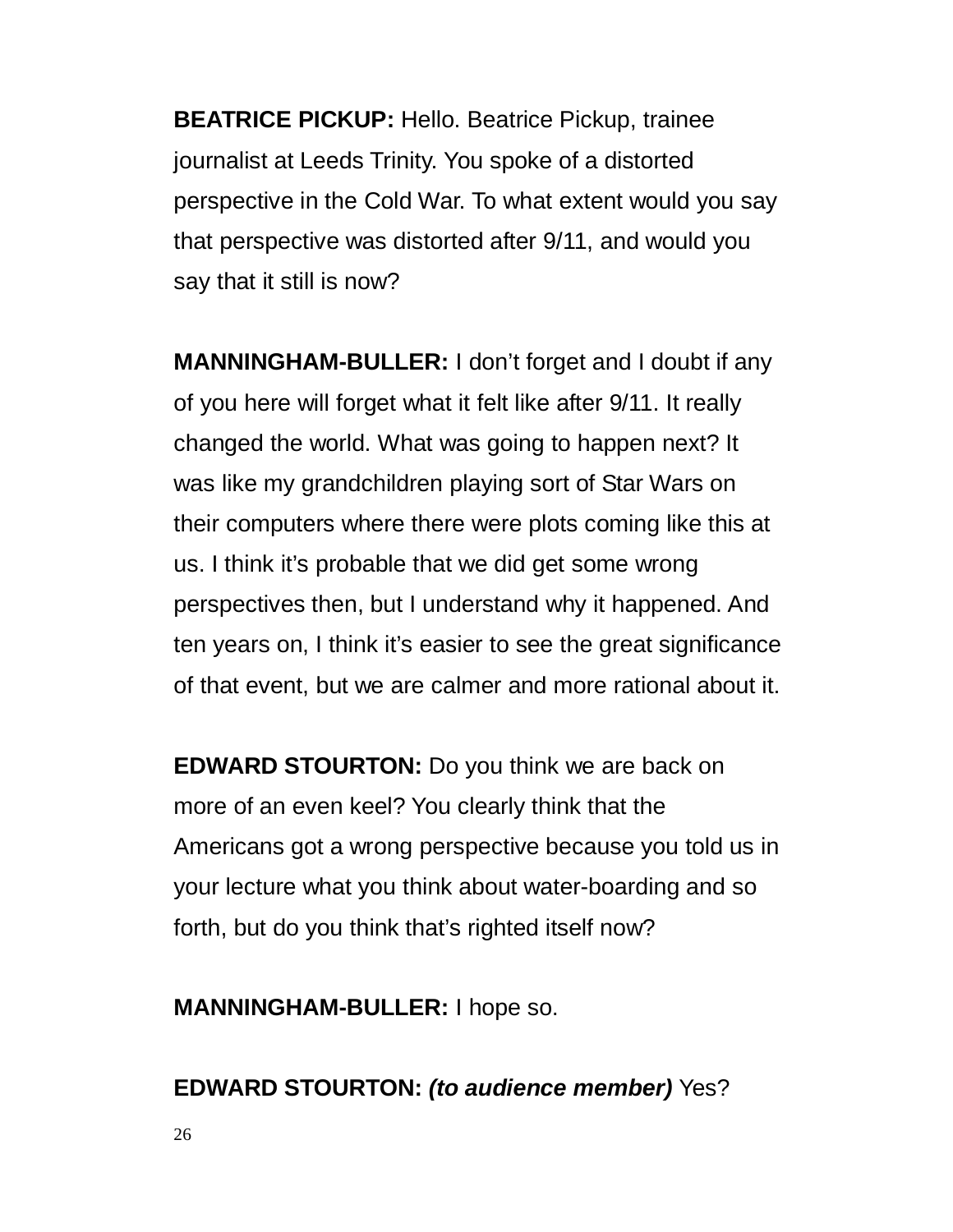**ALYAS KARMANI** Street Project. We work with individuals who have been convicted under the Terrorist Act. You mentioned about not damaging civil liberties and you also mentioned about not being politicised in terms of your process as well. Many would say that there's been in the last ten years a disproportionate curtailing of civil liberties of the Muslim community, and that many of the arrests under the Terrorist Act 2006 were politically motivated and that many individuals were arrested who really didn't have intent or capability to commit terrorist acts. Do you think if we're going to move onto the next decade that we need a more measured approach and we need to do some kind of review in terms of those particular arrests and convictions as well?

**MANNINGHAM-BULLER:** I don't know whether we need to review established convictions. I'm sorry you feel that some of that action was wrong and unfair. I would hope that British justice would remedy the cases that fell into that category.

**EDWARD STOURTON:** Have you changed your recruitment policy - no longer you - but so there are more Muslims sought for the Service?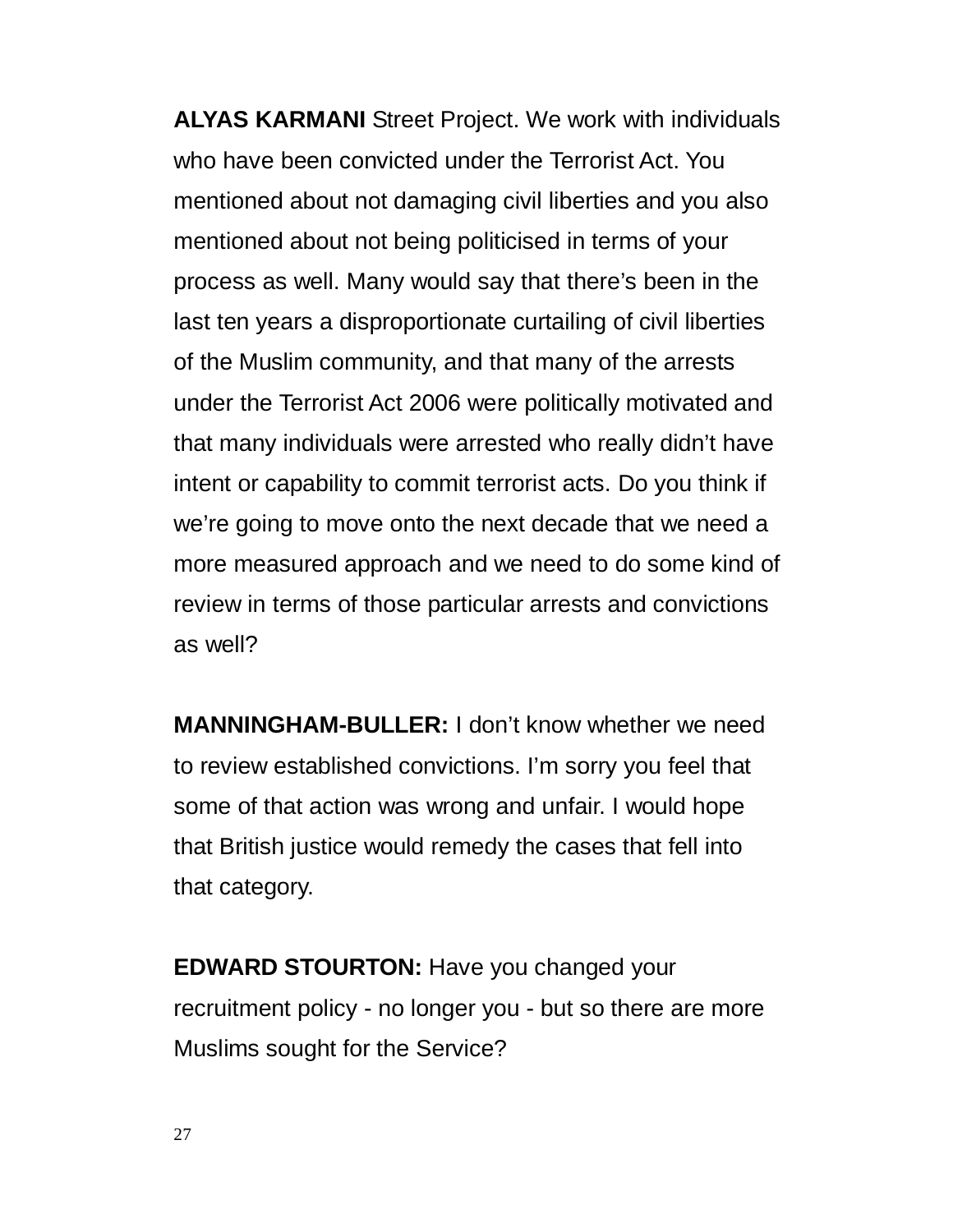**MANNINGHAM-BULLER:** We couldn't have had the success we have had without Muslim members of staff, with their understanding of these issues, with their language skills, with their wish as British citizens to participate in the protection of their own communities as well as any others. And, equally, we couldn't have had the success we've had without members of Muslim communities providing us information in confidence. So many of the attacks in the United Kingdom that have been stopped, we give thanks to Muslim Britons for helping us stop them. When I left, something like 14 per cent of people recruited came from ethnic minorities, and I believe that that continues to be a roughly similar figure.

**EDWARD STOURTON:** The lady just in front.

**ADEEBA MALIK:** Hello. Adeeba Malik, QED UK - a national organisation charity based in Bradford. Those British Muslim communities that we have been working with up and down the country actually feel they've got a raw deal in terms of finding work, in terms of being stereotyped, in terms of being stopped at airports. What do you suggest needs to happen to reassure those communities, those people who say they are Muslim but also British, to actually feel that they are part of British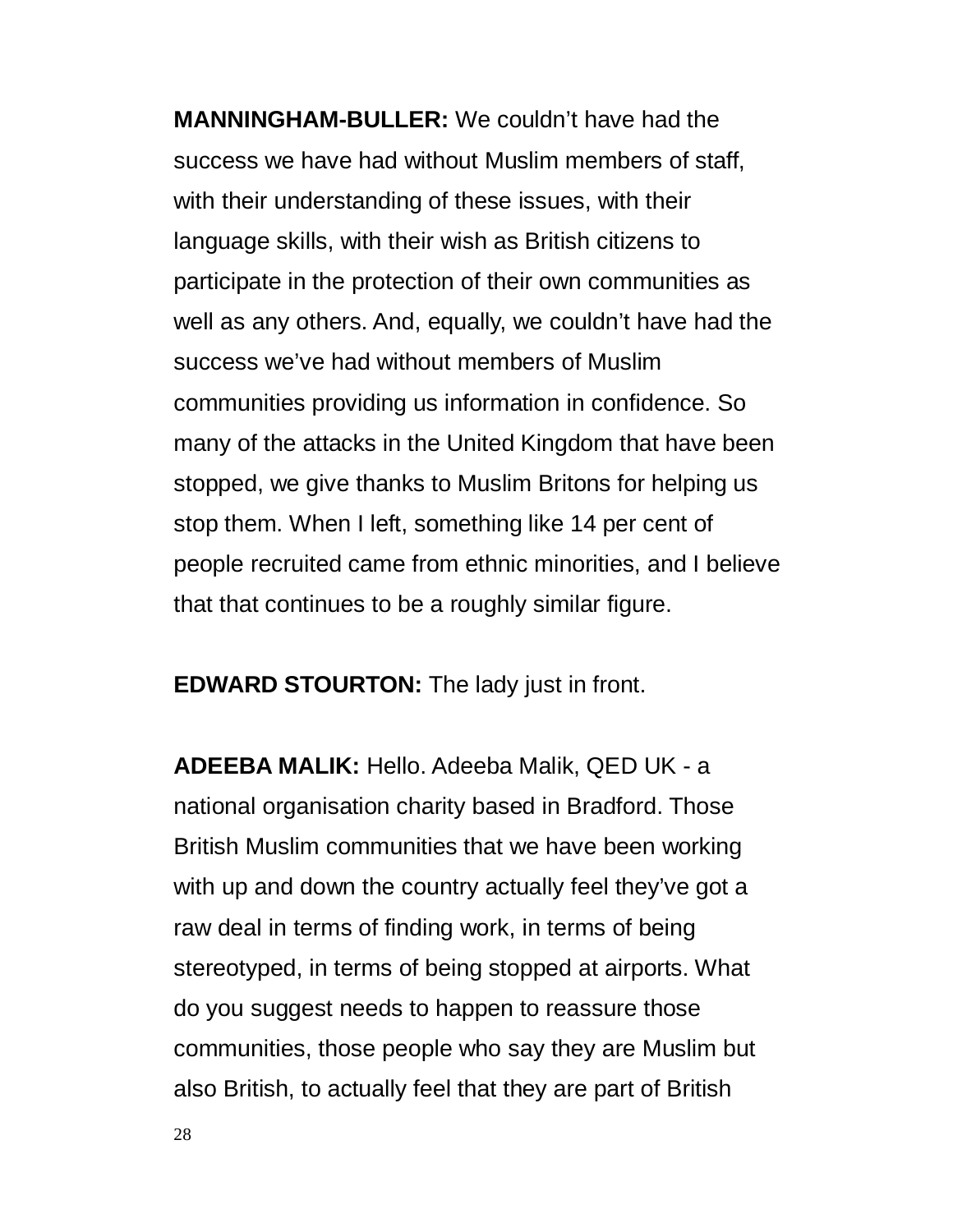society?

**MANNINGHAM-BULLER:** I don't think I have the answer to your question. I do repeat though that when people are victimising or pre-judging the contribution of Muslims in this area, they often make presumptions about the contribution the citizens from those communities make, which are wrong, because in my experience citizens from those communities can be very helpful indeed.

**EDWARD STOURTON:** A couple of questions at the back there. Gentleman first.

**LUCAS CURRY:** My name is Lucas Curry. I work for local government. There's been a lot of speculation in the press about why young people took to the streets and looted various shops. I just wondered what you thought were some of the root causes behind the people who take radical actions and join these extremist groups - what you personally thought was the motivation.

**MANNINGHAM-BULLER:** The motives for being involved in terrorism will vary, but I think that for many who were attracted to what al-Qaeda promotes, it was a view that Muslims were under attack by the West, that it was the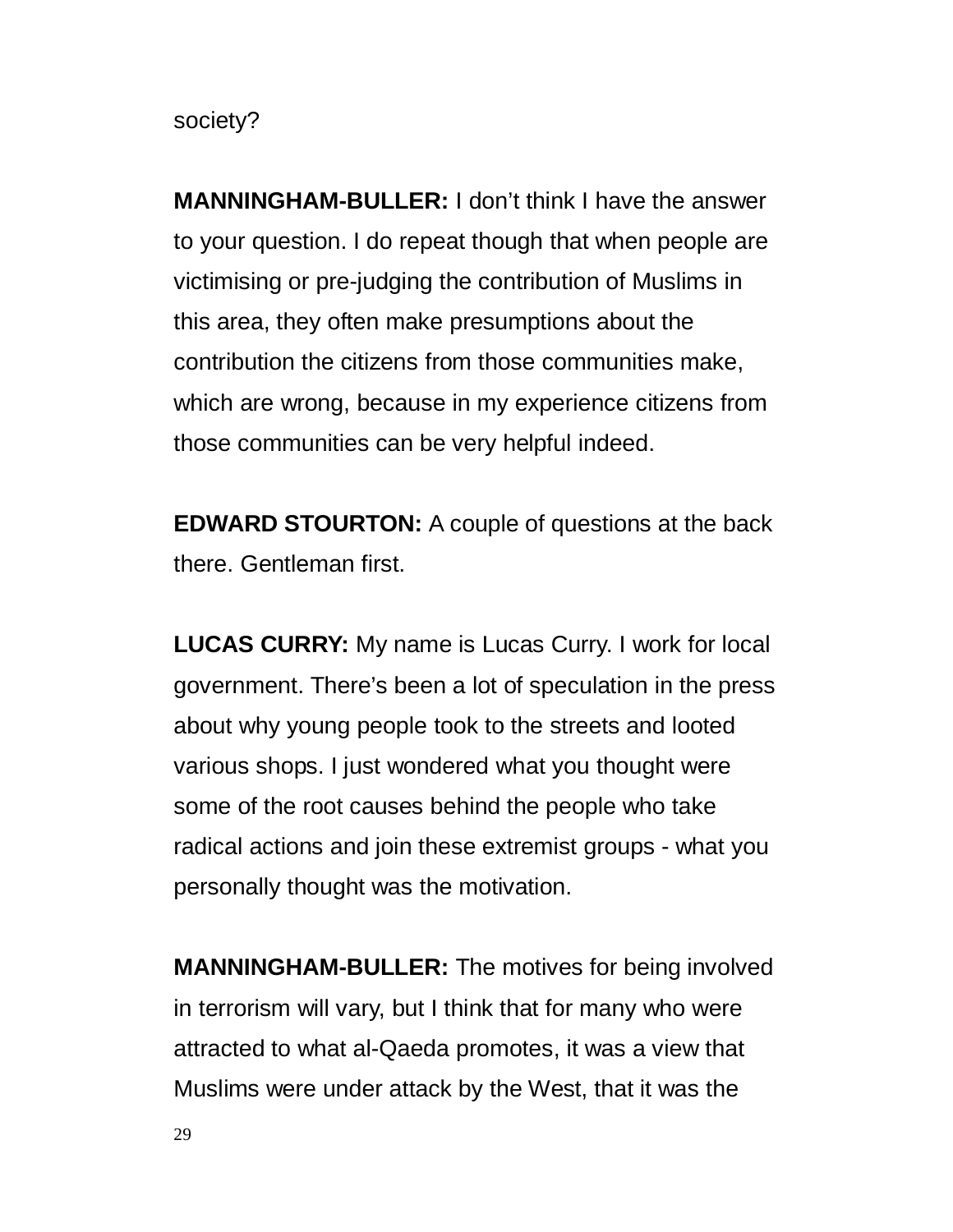duty of their co-religionists to defend those people and seek to avenge their deaths. If you look at the video wills, it's pretty explicit why those individuals chose to do it, but motives will vary.

**EDWARD STOURTON:** Right to the back. Gentleman just in front of the pillar back there.

**HOWARD FOSTER:** Howard Foster. I'm an investigative journalist. What do you feel are the abiding worries for your successors now? What areas are the ones we need to be aware of?

**MANNINGHAM-BULLER:** Luckily my successor doesn't burden me with the things he's worrying about. So if I were to answer your question, it would be by guessing.

**EDWARD STOURTON:** Do you not have some thoughts on where we are? You made the point about the Cold War giving way to the sort of threats that we now have. Are we still essentially in the same period that we've been in since 9/11 or do you see other things on the horizon?

**MANNINGHAM-BULLER:** Well one of the things in the service we did try to do was to look for what was coming